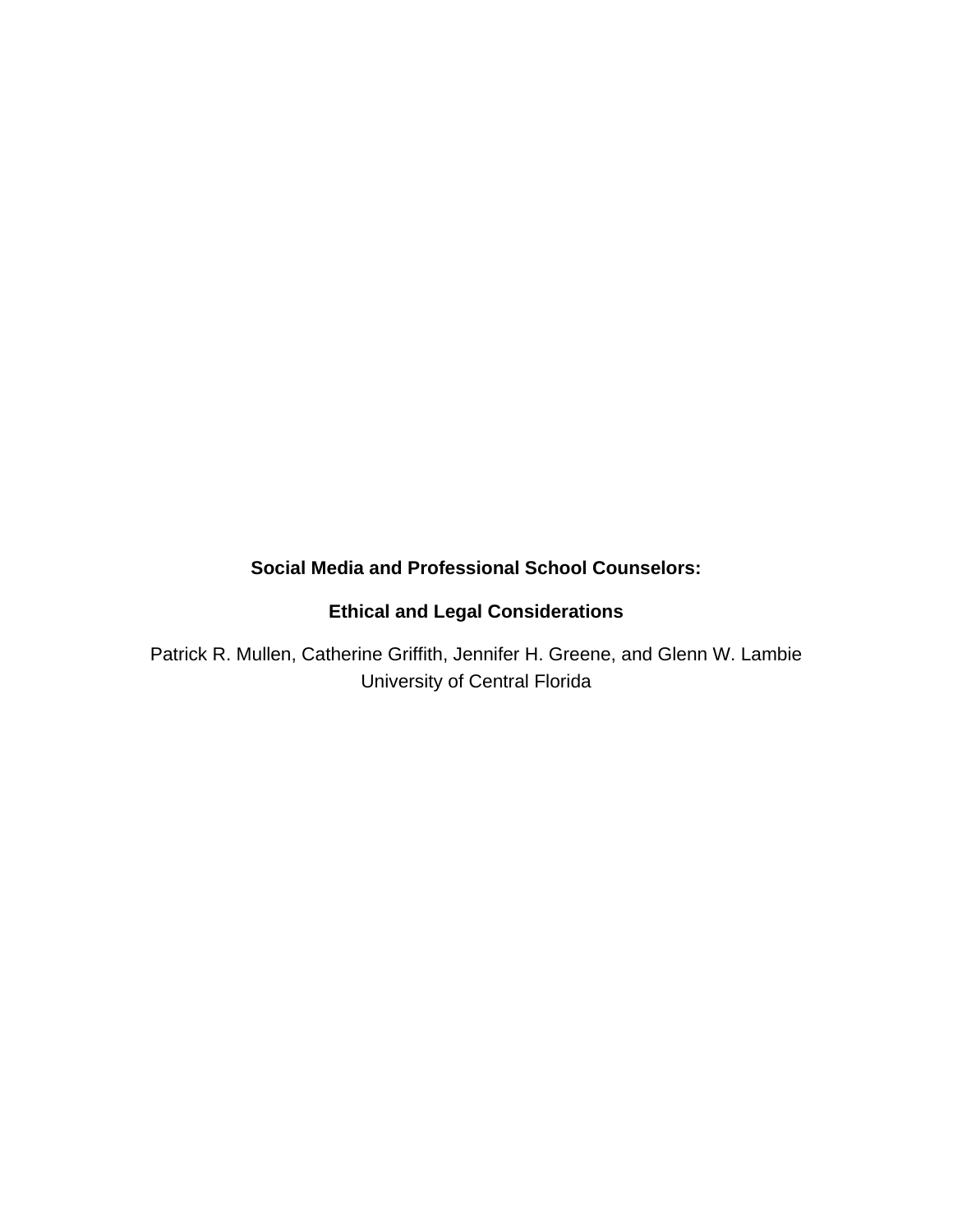# **Abstract**

The use of social media continues to expand in prevalence and is a medium of communication for individuals of all ages. Schools are using social media to engage their stakeholders at increasing rates. Therefore, school counselors require the knowledge and appreciation of ethical and legal issues regarding the use of such technology. The purpose of this manuscript is to: (a) introduce the development and prevalence of social media; (b) review legal and ethical issues related to social media use in schools; and (c) present strategies in which school counselors can engage in ethical interactions via social media.

*Keywords:* ethical and legal considerations, professional school counseling, social media, best practice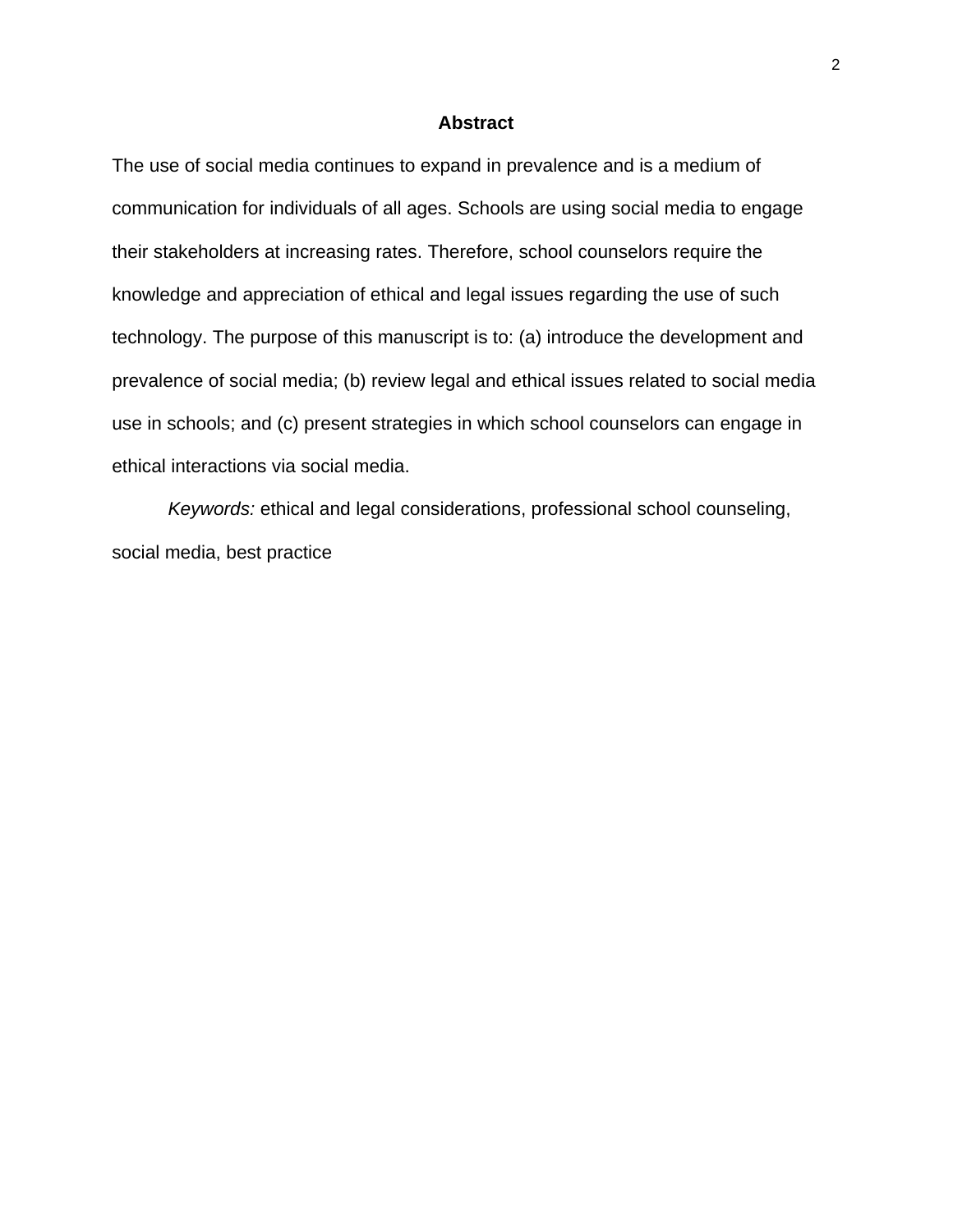#### **Social Media and Professional School Counselors:**

# **Ethical and Legal Considerations**

School counselors are expected to behave ethically in their interactions with students, families, and other community members (American School Counselor Association [ASCA], 2010). In addition, school counselors are leaders that advocate and collaborate to provide holistic and comprehensive services to *all* of their students and stakeholders (ASCA, 2010, 2012a, 2012b). Counselors may enhance the proficiency of their communication and collaboration with students, families, and stakeholders through the use of technology (Sabella & Booker, 2003). Furthermore, school counselors communicate with a variety of stakeholders with diverse methods, including increased utilization of technology-based applications (e.g., communication through social media; ASCA, 2012a; Kaplan & Haenlein, 2010; Wilczenski & Coomey, 2006). Therefore, school counselors need practical guidelines based on ethical and legal standards to inform their use of social media with all stakeholders.

There is limited literature that addresses social media and school counseling. Nevertheless, the use of social media in education is increasing (e.g., Kaplan & Haenlein, 2010; Wilczenski & Coomey, 2006), supporting the need to establish best practices for educators to employ in communications via social media. Consequently, the purpose of this manuscript is threefold: (a) to introduce the development and prevalence of social media, (b) to review legal and ethical issues related to social media, and (c) to present practical strategies for school counselors to engage in the responsible use of social media.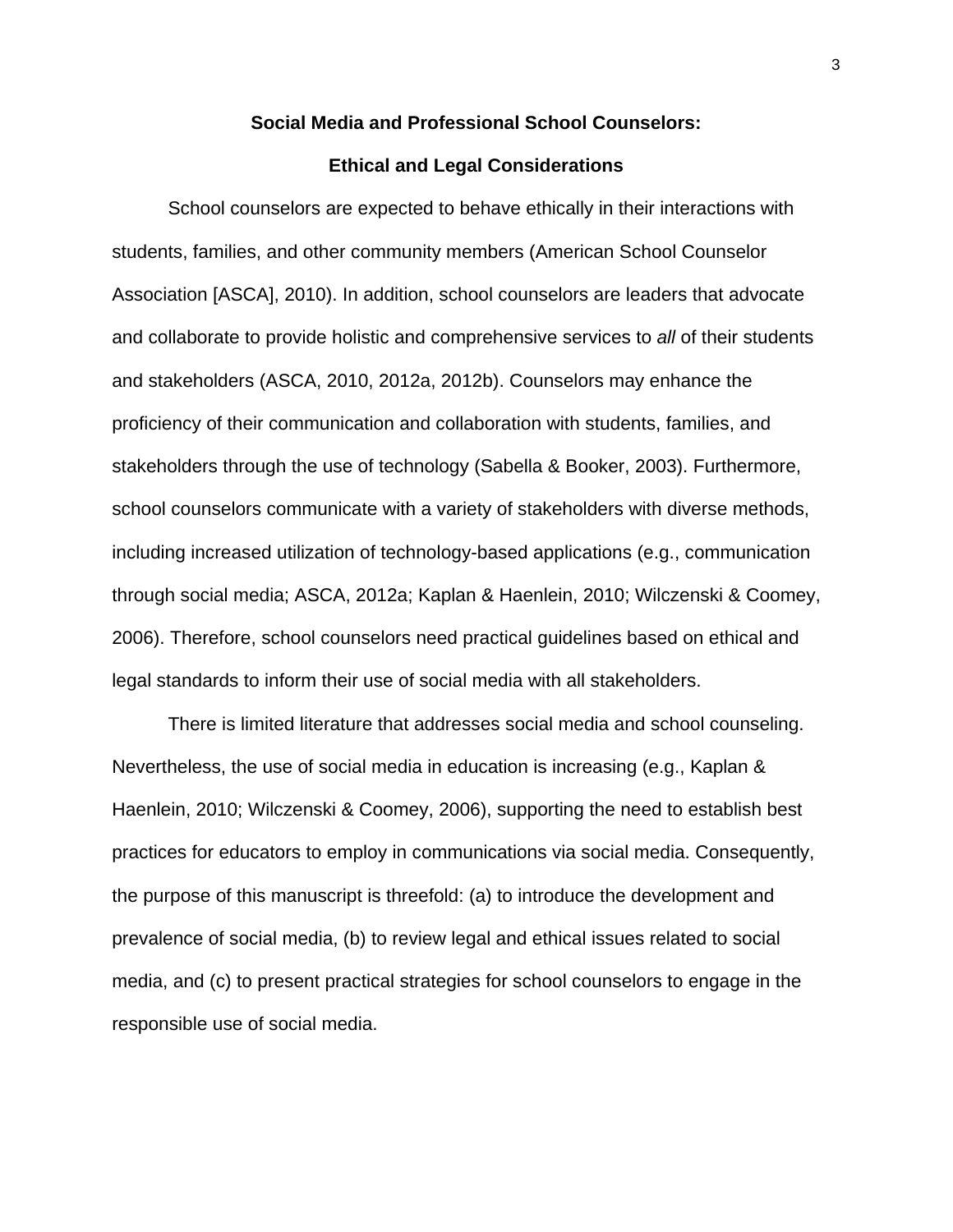# **Social Media**

The Internet serves as a major source of information distribution worldwide. Initially, online content was a website-based interface in which only the owner of each individual site had rights to publish information and data, popularly known as Web 1.0 (Handsfield, Dean, & Cielocha, 2009). Beginning around 2003, the evolution of the Internet continued with the development of the term Web 2.0, describing a more complex communal interface (Flew, 2008). The Internet evolved to include new modalities of interaction for its users.

Social media is the collection of online platforms that facilitate user-created content and interactive communication between two or more individuals. There are six types of social media: (a) blogs and microblogs; (b) social networking sites; (c) virtual social worlds; (d) collaborative projects; (e) content communities; and (f) virtual game worlds (Kaplan & Haenlein, 2010). Of these six social media categories, social networking sites are the most common (Lenhart, Purcell, Smith, & Zickuhr, 2010). The defining characteristic of social media is the interactive exchange between users and the availability of communication through the virtual platform (Vickery & Wunsch-Vincent, 2007). A popular example of social media is the website Facebook, an interactive site where participants can post interactive dialogue, pictures, and videos. Since different populations (e.g., age groups) may use social media at varying rates, the prevalence of social media usage among adults and youth are reviewed.

#### **Prevalence of Social Media Use**

The *Pew Internet and American Life Project* (http://pewinternet.org) is a nonpartisan and nonprofit organization that provides information and data on issues and trends in America and the world. Much of the research on social media described below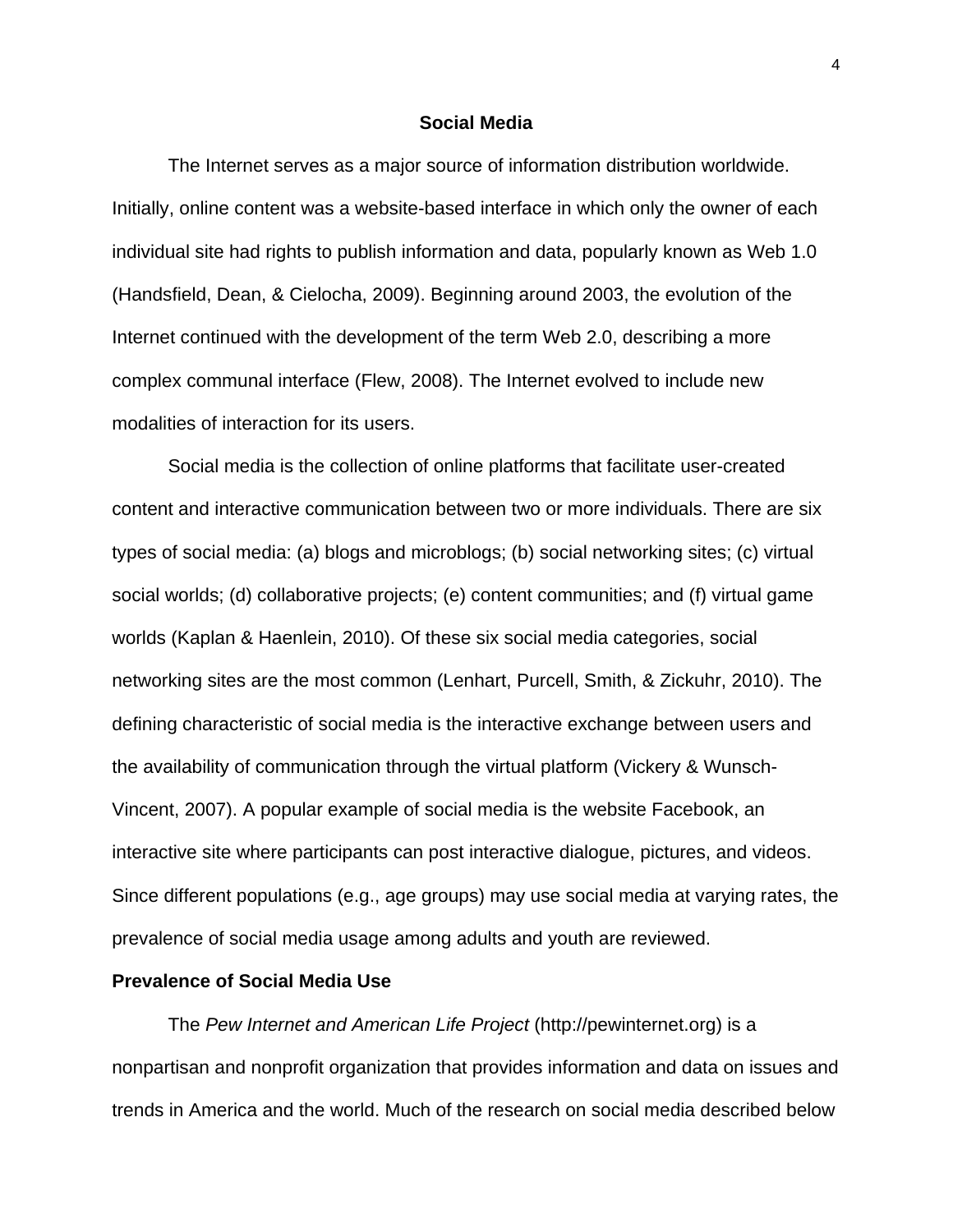is based on their work (Note: the data provided in the following section are the most current available but may *not* accurately reflect current trends, as the use of social media continues to increase). Therefore, the following report is an approximation of social media usage to support an understanding of its prevalence.

Social media usage varies between adult and youth populations in the United States. In general, 82% of all Americans 18 years or older use the Internet occasionally, with 67% of this group online daily (Zickuhr & Madden, 2012). There is a higher prevalence of adults are using social media today than in previous years. Lenhart and colleagues (2010) found that 15% of young adults (18 to 29 years old) used the Internet to manage a blog and 72% use a social networking site, while, 11% of adults (aged 30- 49 years) manage a blog and 47% use social networking sites. Furthermore, adults are creating multiple social networking account profiles, including 16% of adults with social networking accounts having three or more profiles, 36% having two profiles, and 45% having one profile (Lenhart et al., 2010).

Adults report using Facebook more than other forms of social media (e.g., 73% of adults who use social networking sites have a Facebook account, compared to just 48% for MySpace and 14% for LinkedIn; Lenhart et al., 2010). As of the fall of 2009, overall Internet usage among adults increased with 93% of young adults online between the ages of 18 to 29, 81% of adults between the ages of 30 to 49 online, 70% of adults between the age of 50 to 64 online, and 38% of adults ages 65 older online (Smith, 2011). Logical inferences may be drawn that with the prevalence of adults online, a number of these adults are school counselors and parents/guardians of students enrolled in school.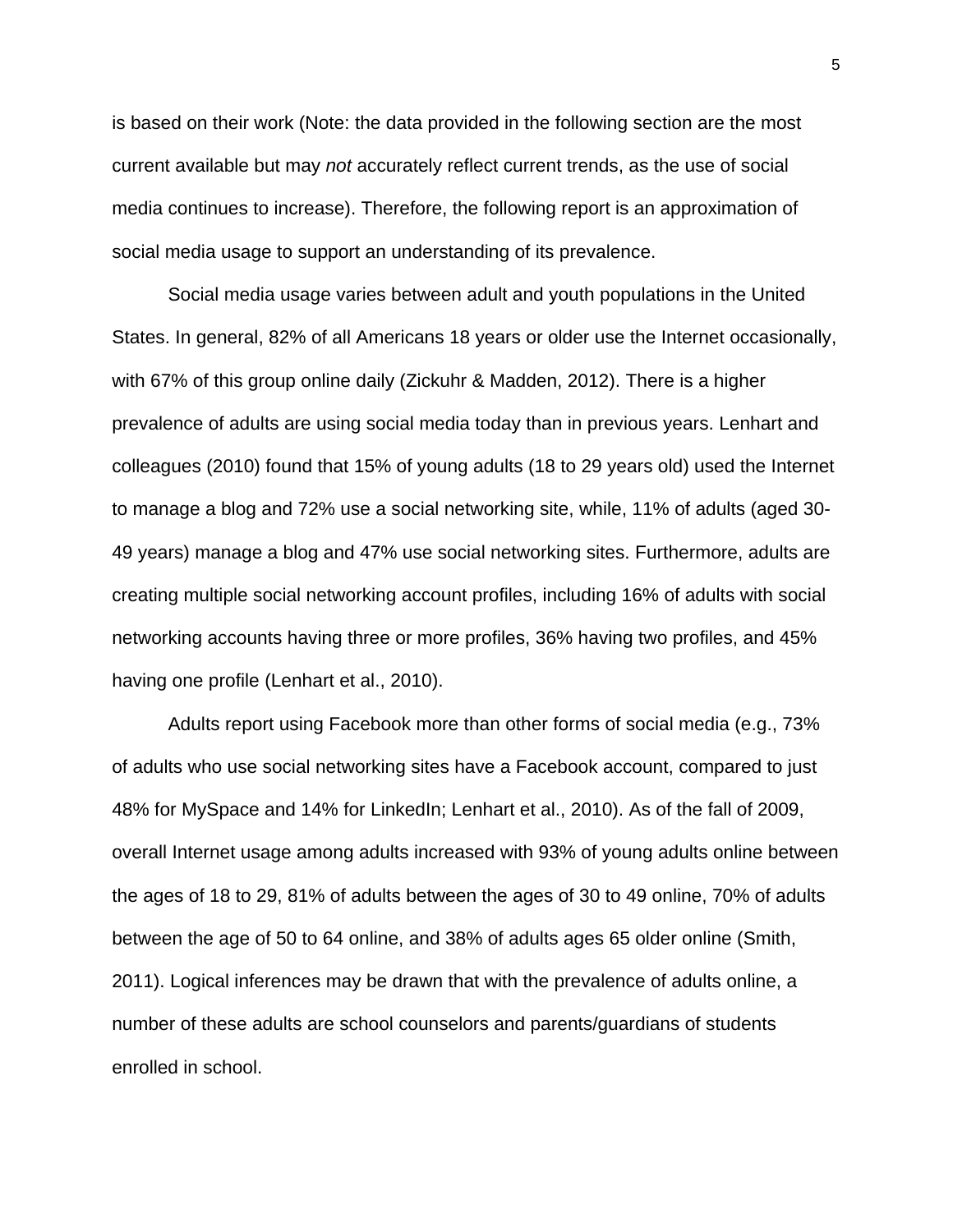Adolescents, however, continue to lead in Internet usage across mediums, with older teenagers using social media at higher rates than younger students. Among student populations, 55% of youth between 12-13 years of age use social networking sites, compared to 82% of youth aged 14-17 (Lenhart et al., 2010). Social networking sites like Facebook continue to be the most popular among consumers under the age of 18, while blogging continues to become less popular, down from 28% of teens to 14% since 2006 (Lenhart et al., 2010). Students are also more likely to visit their favorite sites more often, with 22% of adolescents logging on to their most preferred site over 10 times a day (Common Sense Media, 2009). The use of online video chats is high; specifically, 37% of online users between ages of 12-17 use some form of video chat software, including 27% of 12-17 year old Internet users uploading their own videos (Lenhart, 2012). Adolescents also access the Internet via mobile technology; approximately three fourths of teens do so using cell phones, tablets, and other mobile devices at least occasionally (Madden, Lenhart, Duggan, Cortesi, & Gasser, 2013). In total, 93% of teenagers are using the Internet (Smith, 2011). Therefore, adolescents' usages of social media warrants further inquire into social media interactions with school counselors.

#### **Social Media and Professional School Counselors**

New technologies hold the potential to enhance how counselors work with students (ASCA, 2012a; Sabella & Booker, 2003; Wilczenski & Coomey, 2006). However, many practitioners may *not* be aware of social media's use or feel competent using or navigating social media (Sabella, Poynton, & Issacs, 2010; Taylor, McMinn, Bufford, & Chang, 2010). In its simplest form, social media is a way to disseminate information to students, families, and other stakeholders. For example, a school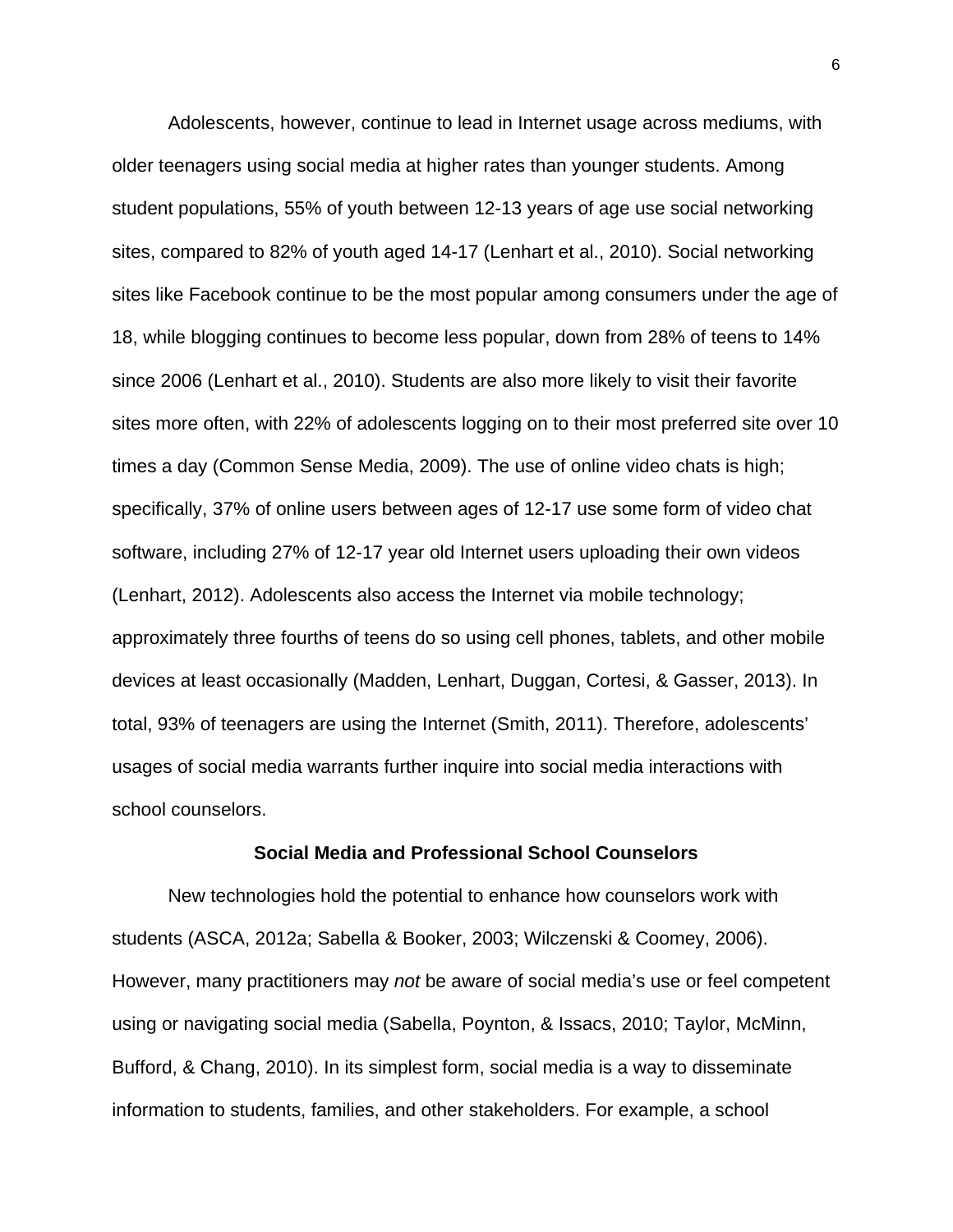counseling departmental Facebook page could post information about testing dates or upcoming visits from college representatives. However, social media can be used in more interactive ways. Many teachers encourage the use of social media (e.g., wikis) to conduct research for class assignments and activities (Purcell et al., 2012). At Florida Virtual School (FLVS), the nation's first fully online accredited public school, school counselors attend to more than 130,000 part and full-time students (Ohlson, Butler, & Marchman, 2010). The FLVS school counselors use social media (e.g., blogs, videos, and virtual office hours) to interact with FLVS students and their families (Flenner & Moore, 2011). In addition, these school counselors host weekly interactive webinars on a range of topics (e.g., financial aid, cyber safety, and study tips), where students and families can view PowerPoints and videos, listen to live speakers, and raise a virtual hand to ask questions. Moreover, FLVS utilizes mobile smartphones applications (apps) to help students in their coursework for various classes (Flenner & Moore, 2011). Social media is being used to support students in new and innovative ways.

School counselors can play a central role in informing students about social media resources that help facilitate academic, personal/social, and career growth. Sites like California Career Zone (www.cacareerzone.org) offer students the opportunity to learn about careers, current salaries, and how to set a reasonable budget after high school. At Khan Academy (www.khanacademy.org), students have access to 3,200 instructional videos on a variety of academic topics. Students can also take part in interactive learning challenges, create knowledge maps, and earn badges for completing tasks. Stakeholders (e.g., school counselors, parents/caregivers, educators) can set up profiles to monitor individual and classroom progress data in order to target interventions that focus on specific learning goals. There are numerous ways school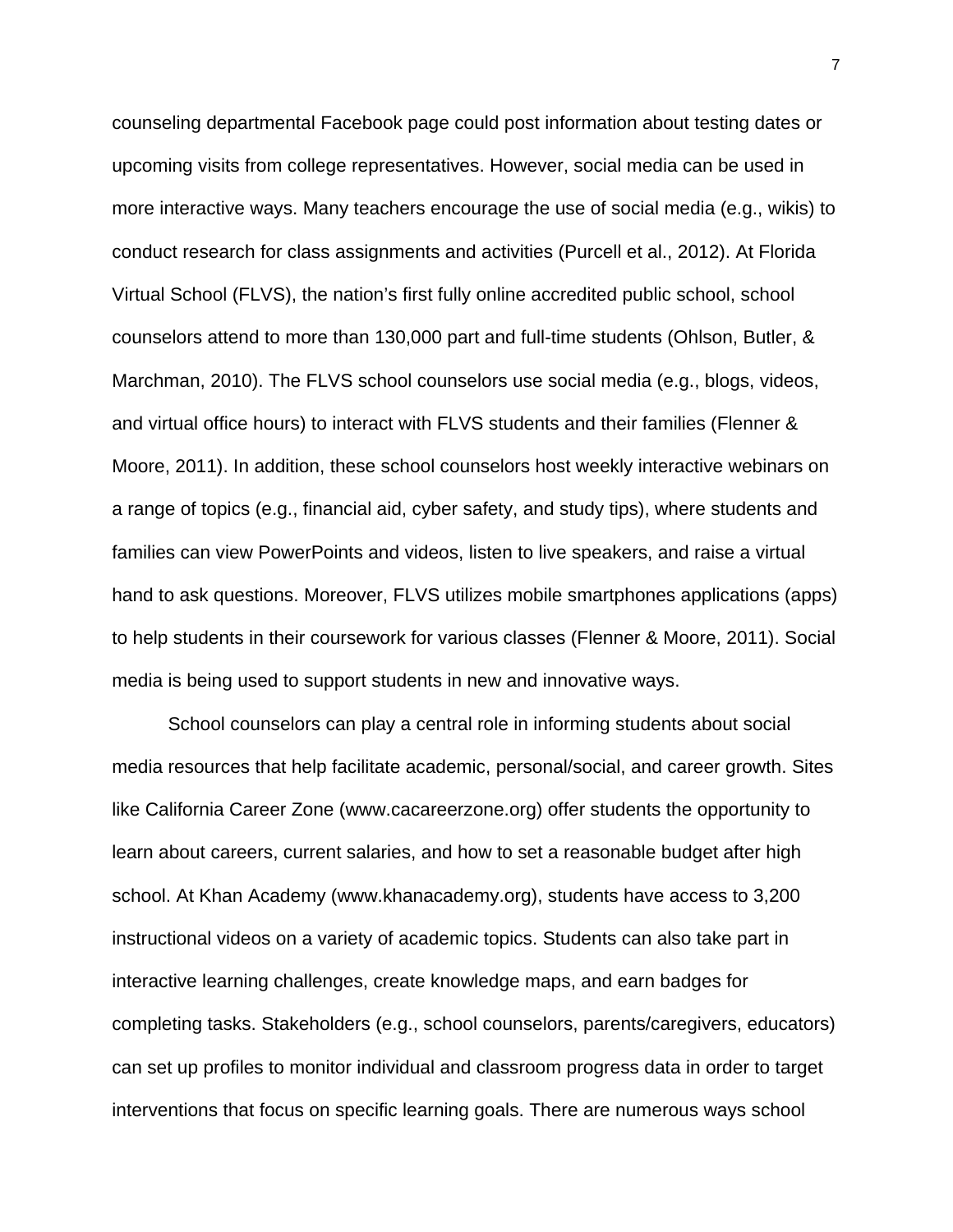counselors can promote and support student develop through the use of social media and other Internet technologies. Next, a description as to how social media fosters collaboration among other educational stakeholders is provided.

School counselors have professional social media resources available to support their work. Specifically, the message board and file-sharing site *ASCA Scene* (schoolcounselor.groupsite.com) provides school counselors with a means of posing questions and sharing lesson plans with a national database of nearly 25,000 members at the time of this writing (ASCA, 2013). Upon joining, school counselors can create a social networking profile, engage in discussions, contribute to a group blog, as well as download helpful files pertinent to school counseling. Members are encouraged to upload their own materials, in order to contribute to the ever-growing database of free counseling materials. Consequently, social media has multiple applications for school counselors. Nevertheless, whether social media is being used to communicate to students, support student learning outcomes, or to collaborate with colleagues, it is new territory for many counselors. Therefore, we provide a review of ethical and legal considerations regarding school counselors' use of social media in the following sections.

# **Ethical Considerations Related to Social Media and School Counselors**

School counselors "are expected to engage in a carefully considered ethical decision-making process" when faced with ethical dilemmas, which includes an "evaluation of the context of the situation" (ACA, 2005, p. 3). Therefore, ethical standards should be applied to all interactions that occur with students and/or families despite the contextual differences between traditional communication (e.g., email, telephone, and in person) and communication on social media (Lehavot, Barnett, &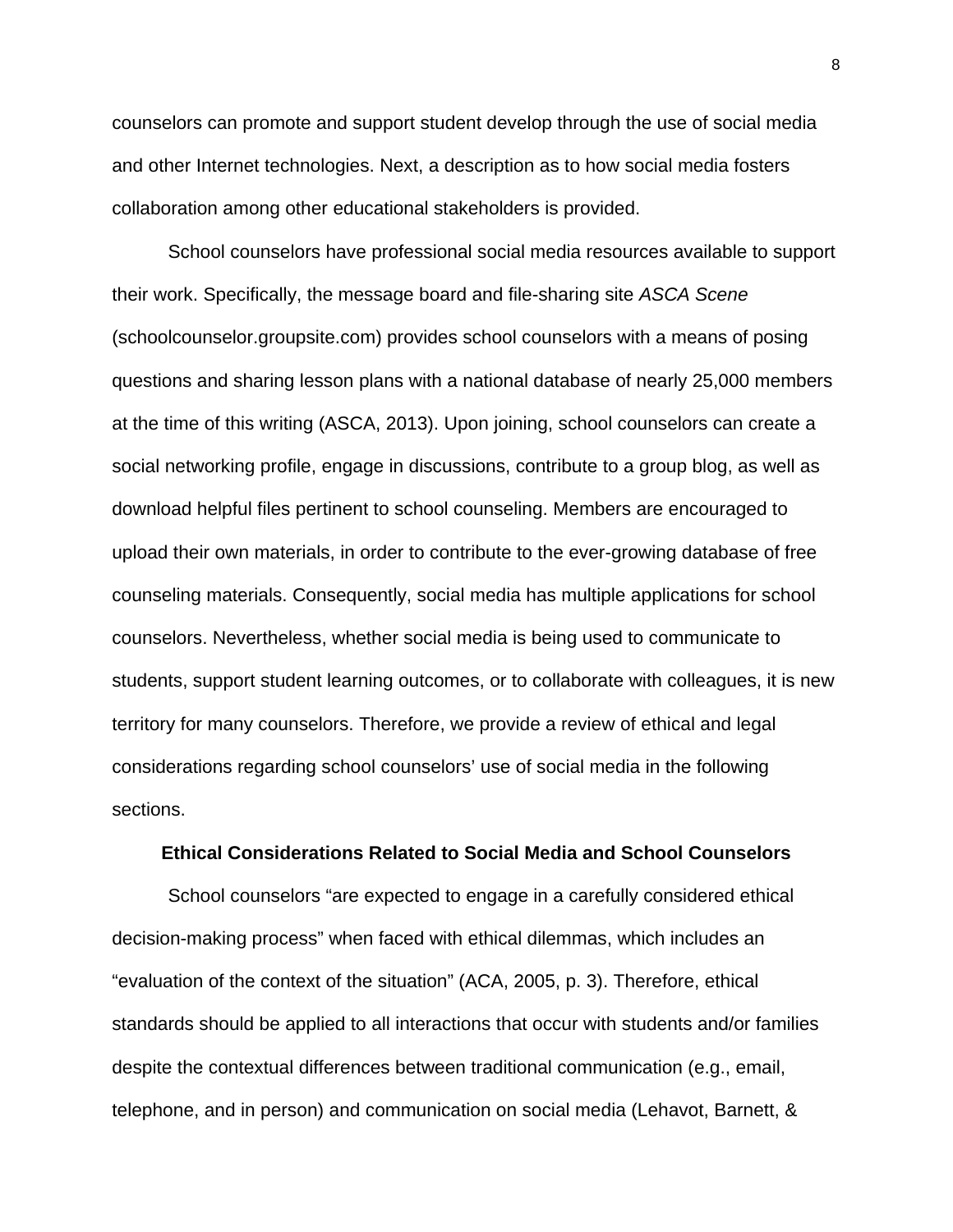Powers, 2010). The following section presents three ethical issues related to school counselors and social media, including: (a) relationships and boundaries, (b) student confidentiality and privacy, and (c) professionalism and responsibility to the profession. In addition, brief fictitious case examples are provided to illustrate each ethical dilemma.

#### **Relationships and Boundaries**

Relationships between school counselors and students may be diverse and complex (Bryan, Moore-Thomas, Day-Vines, Holcomb-McCoy, & Mitchell, 2009; Stone, 2009). School counselors develop beneficial relationships with students that facilitate the students' opportunity to grow and develop through interactions that support their academic, personal/social, and career development (ASCA, 2012b). Barriers to establishing an effective counselor-student alliance should be deconstructed (ASCA, 2012b), including the potential for inappropriate relationships through social media.

Dual or multiple relationships are those relationships that result as a byproduct of a school counselor having more than one role with a student (Corey, Corey, & Callanan, 2011; Herlihy & Corey, 2006; Moleski & Kiselica, 2005). The concept of multiple relationships within schools is complex, and school counselors, within the context of their job, often develop multiple relationships with students and other stakeholders. Specifically, Bodenhorn (2006) found that dual relationships with school personnel and students are some of the most common and the most difficult ethical dilemmas faced by school counselors. Dual relationships become problematic when they "impair their objectivity and increase the risk of harm to students" (ASCA, 2010, *Standard* A.4.a, p. 2; Moleski & Kiselica, 2005). In addition, school counselors should avoid relationships that are *not* beneficial for students' growth and development (ASCA, 2010) and should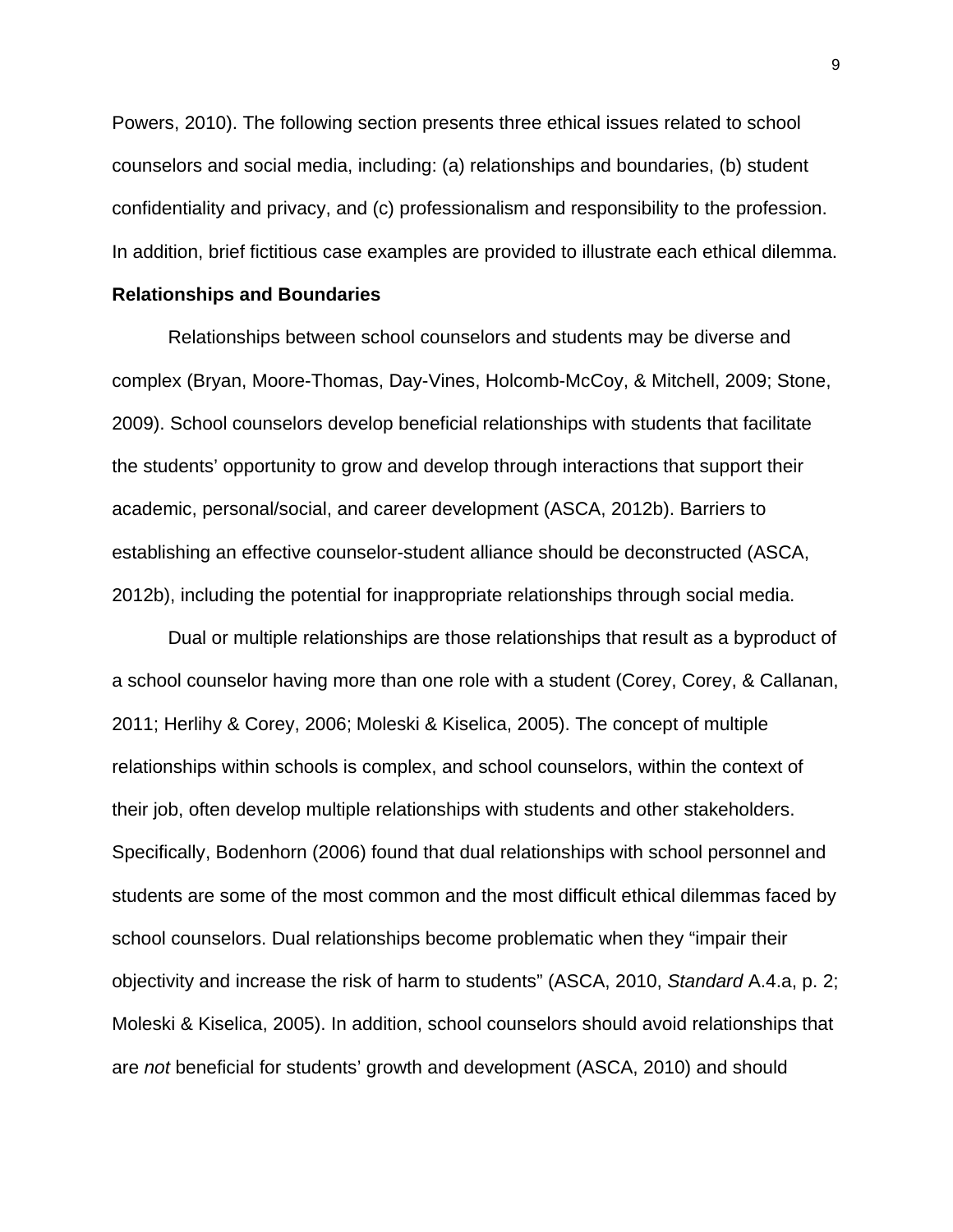refrain from developing dual relationships with students through social networking sites (e.g., Facebook; ASCA, 2010, *Standard* A.4.c).

The following is a case example regarding relationship and boundary issues through social media: Mr. B., a school counselor at Hawkeye High School, is following Michael on the social networking site Twitter. Michael is a current student he is working with who has been following Mr. B's professional Twitter to get updates about deadlines for upcoming career visits. Mr. B signs into his account to send an update out but notices that Michael has an interest in fishing, which is Mr. B's favorite hobby. Mr. B makes a comment directed towards Michael about his fishing experiences. Over the course of multiple posts, Michael and Mr. B exchange comments about who is better at fishing. Then, Michael misses his next advising appointment. Mr. B discovers from a teacher that Michal felt insulted and embarrassed by a comment Mr. B said regarding his fishing ability. Additionally, other students saw the postings and started to make jokes regarding the situation between Michael and Mr. B.

Defining dual relationships appears concrete; however, counselors do *not* always recognize their dual relationship with their students (Corey et al., 2011; Moleski & Kiselica, 2005). The unique context of social media may create dual relationships without the counselor's awareness. Thus, school counselors need heightened awareness of their online professional practices to prevent inappropriate relationships, which may involve frequent self-reflection and consultation (Brew, Cervantes, & Shepard, 2013; Moleski & Kiselica, 2005; Taylor, McMinn, Bufford, & Chang, 2010; Zur, Williams, Lehavot, & Knapp, 2009). In this case, Mr. B *should not* have been communicating with Michael in a non-professional manner through social media. Moreover, if a school counselor disseminates information via social media, they *should*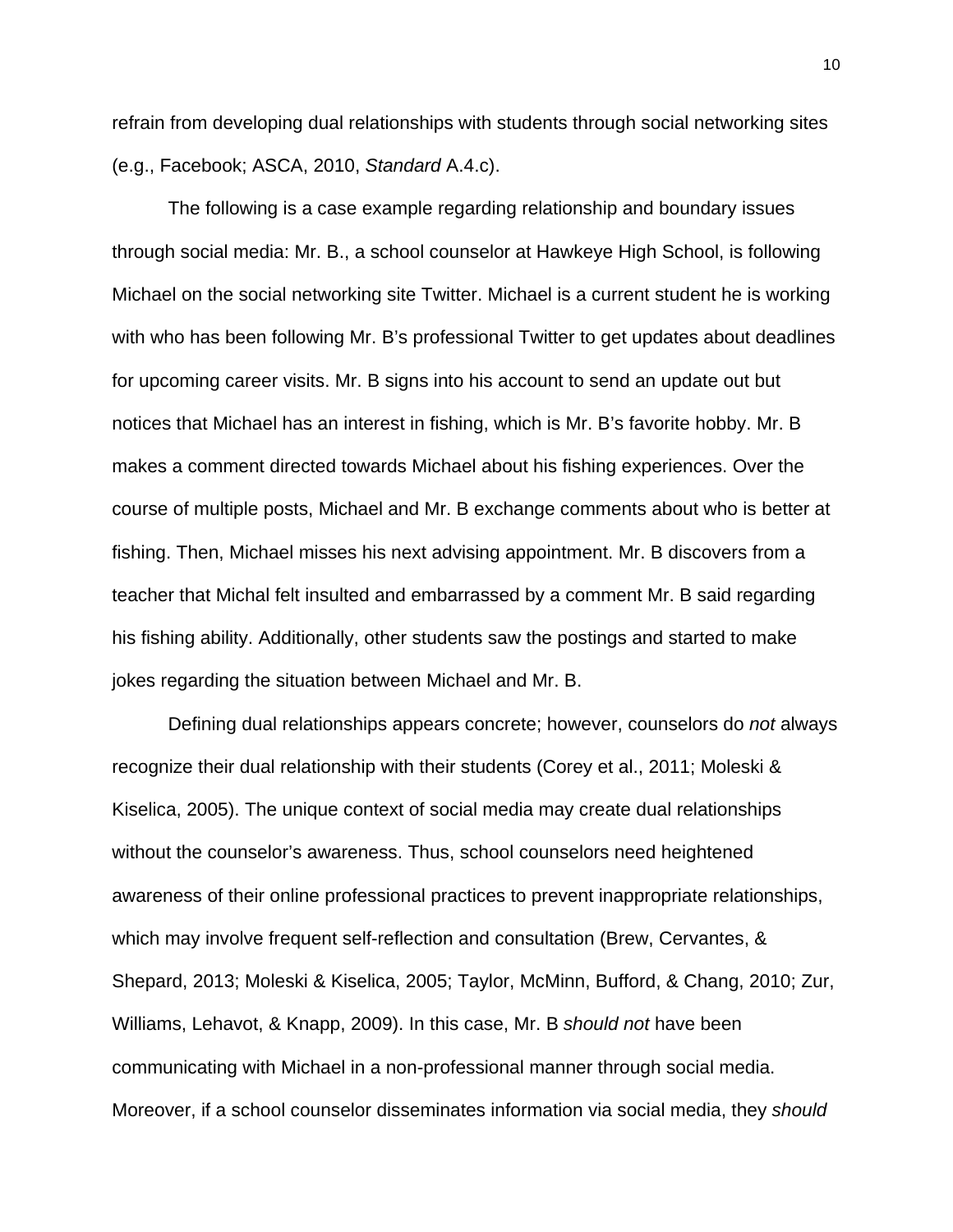provide an alternative method for the student or parent/guardian to respond (i.e., email, telephone, face-to-face).

#### **Student Confidentiality and Privacy**

Confidentiality and privacy are often intertwined, with privacy being a broader term (Glosoff & Pate, 2002), and cannot always be ensured in spite of their significance (Corey et al., 2011; Kress, Drouhard, & Costin, 2006; Lazovsky, 2008; Moyer & Sullivan, 2008). For example, when there are signs of abuse, neglect, or harm to self or others, counselors must take action to assure the welfare of the student that may result in the breaking of confidentiality (Lambie, 2005). Beauchamp and Childress (2001) define privacy as an individual's decision about whether to disclose or suppress information about oneself. That is, the individual has the right to decide on what to make public knowledge. In counseling, the establishment of trust involves the disclosure of relevant personal information, which the counselor is obligated to keep confidential and private unless it is pertinent for legal reasons (Glosoff & Pate, 2002). On the other hand, confidentiality is the assurance that a client's privacy is respected and nothing discussed is revealed unless it meets a specified condition (Glosoff & Pate, 2002).

Confidentiality and privacy can be applied to counseling relationships with ease. However, interactions on social media do *not* have an assumed privacy and confidentiality as a result of social media's public nature. Students share their postings and comments with anyone linked to their account, potentially including school counselors. In addition, students have an increased propensity to disclose personal information online (via social media) as compared to other forms of interactions (Hew, 2011; Suler, 2004). Therefore, school counselors, who assume confidentiality and privacy (ASCA, 2010), may engage in relationships via a medium (e.g., social media)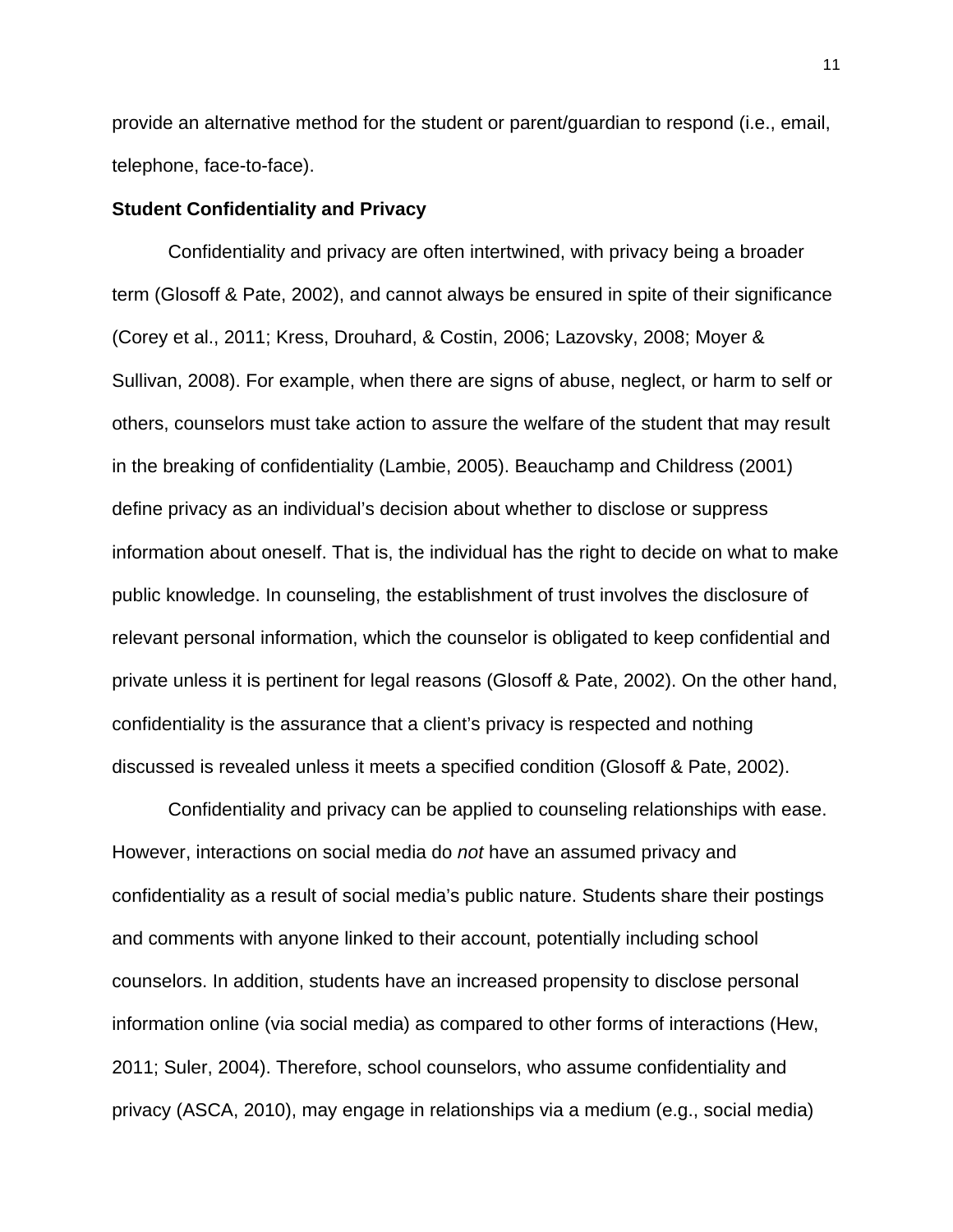that assumes *no* confidentiality and privacy. When engaging in activities on social media school counselors *need* to identify the lack of confidentiality and privacy. Otherwise, students may take for granted that content discussed online is private. In the case where a school counselor comes across information that requires mandated reporting, the student may feel a loss of trust in the relationship. Students may feel that their privacy is violated without clear communication of the parameters and policies regarding social media interactions. In addition, issues such as relationship status and recent social events may be appropriate for a school counselor to view but may be considered a private matter for the student. Therefore, if a school counselor views information that students and/or parents/guardians consider to be private, they may feel spied upon and lose trust in the relationship with the counselor.

The following is an example of a school counseling ethical dilemma regarding confidentiality and privacy. Ms. R., a school counselor at Stark Middle School, oversees the counseling department social networking page on Facebook. As students "like" and subscribe to the page, Ms. R can view their profile. One day, a student, Billy, liked the counseling department Facebook page. Ms. R looked at Billy's profile and noticed in the hobbies section Billy's listed boxing as a hobby. At the next counseling meeting, Ms. R mentioned she saw on Billy's profile his interest in boxing and wanted to see how he started. Billy got anxious and then angry. He said that information is private and Ms. R had no right snooping. Billy threatened to stop coming to school if she ever told his parents about his interest in boxing because they do *not* approve.

When engaging in activities on social media, school counselors *should* identify the lack of privacy. Moreover, counselors should *not* use social media as a means to gain information about students that is otherwise private (e.g., search Facebook to see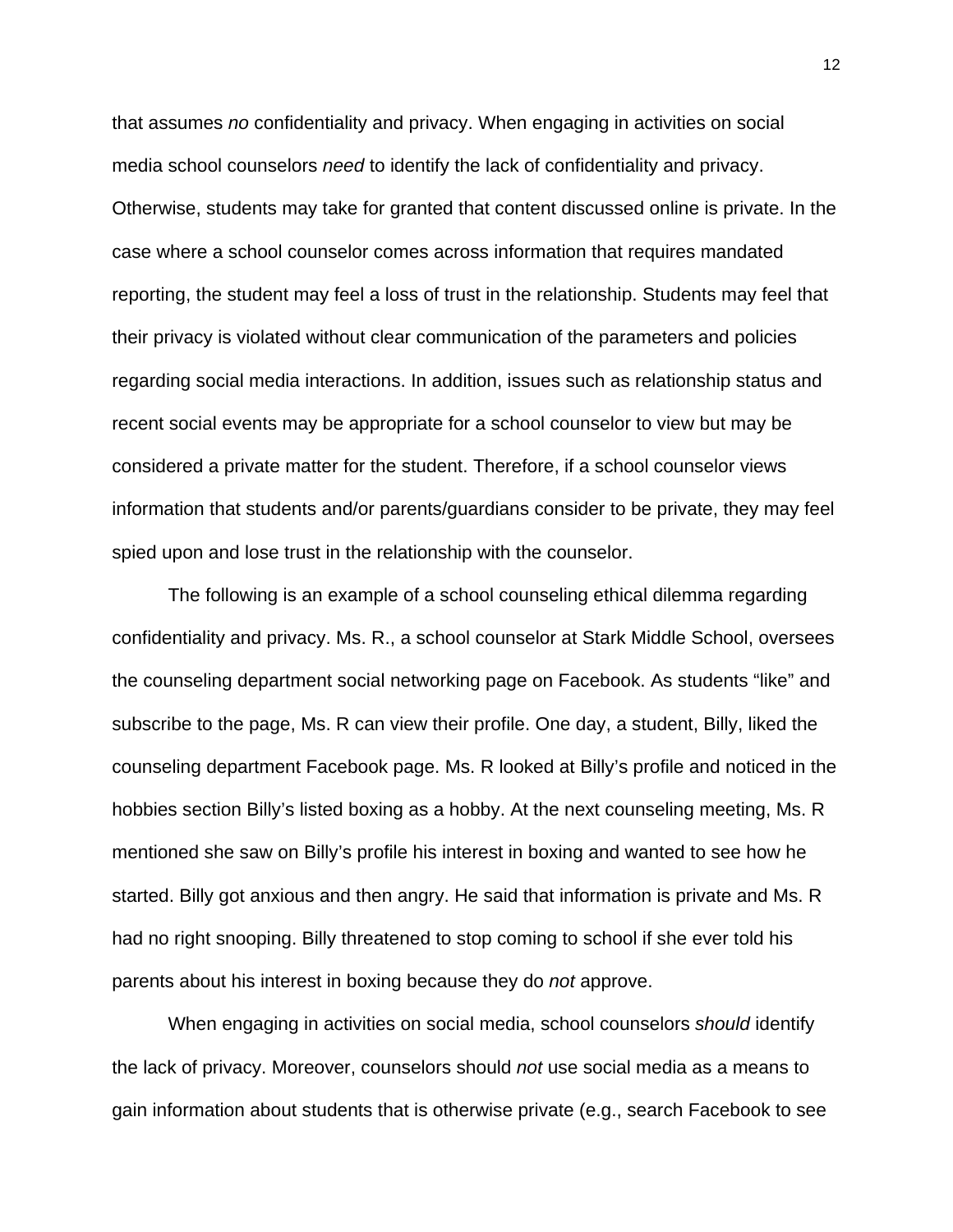if a student is skipping school). School counselors should educate and model appropriate interactions on social media through their intentional use of the medium. The public nature of social media may affect a student's life in ways that impact *not* only their counseling relationship but also other parts of their life (e.g., Internet reputation). However, students may *not* be aware of the public nature of social media (I-SAFE, 2010), and school counselors may need to provide education and guidance on the topic.

#### **Professionalism and Responsibility to the Profession**

Professionalism of school counselors includes an awareness of their workrelated image (VanZandt, 1990), compliance of legal, ethical, and professional standards of practice that guide the profession (ASCA, 2012b), and an underlying capacity for competency (Elman, Illdelder-Kaye, & Robiner, 2005). In addition, professionalism is the internal device that perpetuates and accompanies other forms professional standards (e.g., ethical codes). School counselors need to conduct themselves in a manner that promotes and enhances the counseling profession (e.g., ASCA, 2010, *Standard* F.1.b). Despite the medium of social media, school counselors should act appropriately in situations in which they may represent the profession by their actions or words (ASCA, 2010). Social media creates an open forum that could be used for appropriate disclosures that support positive feelings (e.g., competence) towards counselors (Mazer, Murphy, & Simonds, 2009), but caution must be taken because over-disclosure can impair student-counselor interactions (Henretty & Levitt, 2010). In addition, social media interactions may constitute a context in which school counselors are *not* only representing themselves, but also their counseling department, school, school district, and their profession. Furthermore, counselors have the ethical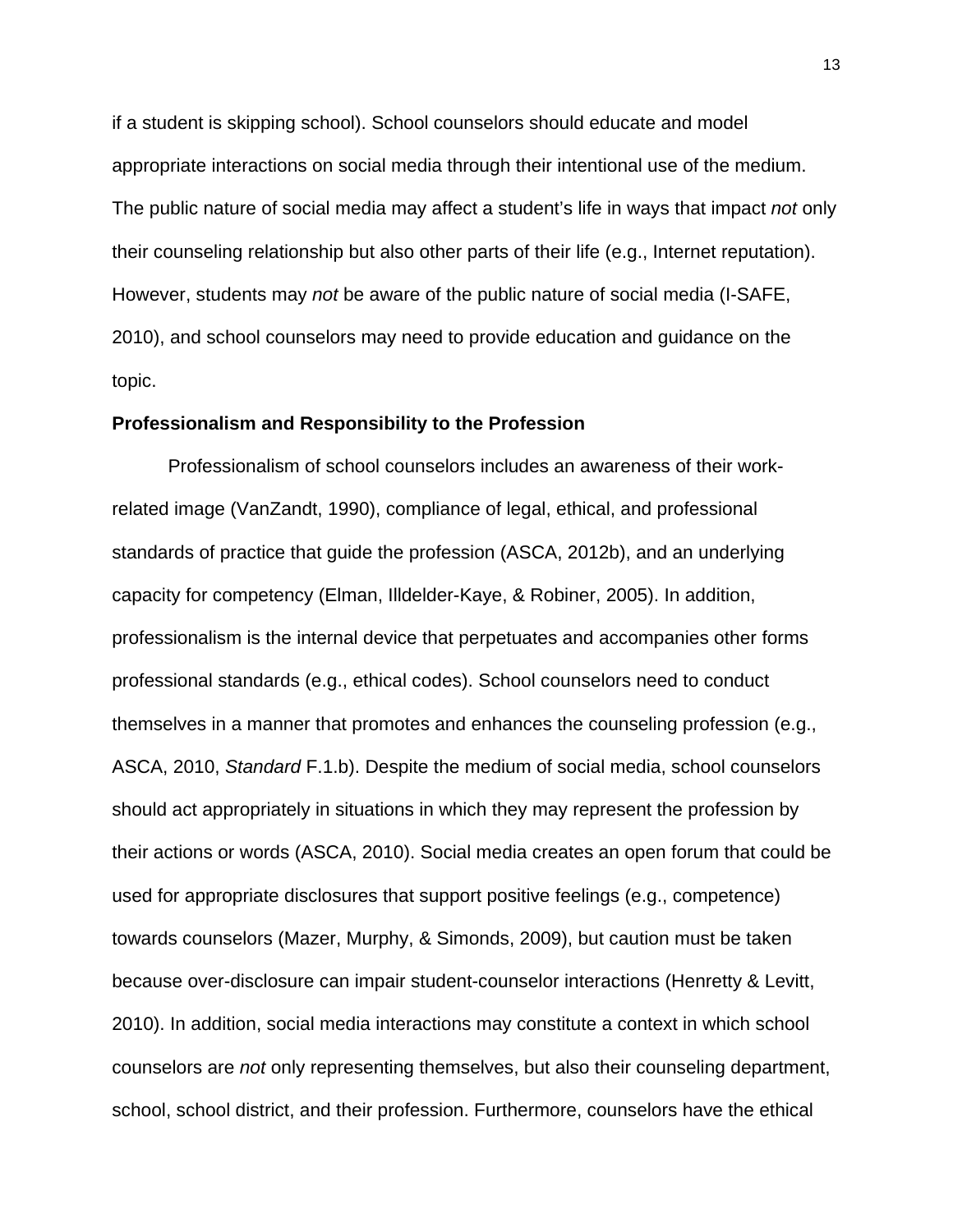obligation to act in a manner that "advance(s) individual ethical practice and the profession" (ASCA, 2010, *Standard* F.1.b, p. 6) when utilizing social media. Therefore, counselors need to be cognizant of their comments posted on social media sites as their words may be misinterpreted, impacting their reputation.

The following is a case example of professionalism in social media and school counselors: Mr. C., a counselor at Rogers Elementary School, who works with students in grades three through five. He manages a personal blog on education policy and publishes his name, title, and position as a school counselor to support his merit for the content. After changes to the yearly testing plans, Mr. R writes an emotional post that criticizes the district and the state for their new testing requirements. A parent of one of his students sees the posts and loses confidence in the district's testing policy. Moreover, this parent wonders how much time Mr. R. dedicates to the students when he spends so much time critiquing the educational climate of the district.

Internet interactions may lead to an online disinhibiting effect, an increased susceptibility to reveal beliefs or thoughts that one would *not* say in a face-to-face interaction (Suler, 2004). Therefore, school counselors *should not* publicly communicate content that can damage their reputation, the reputation of the profession, or the reputation of other entities associated with their work as a counselor. Comments of a personal nature (e.g., politics, religion, and family) may be public through social media and school counselors *should* be cognizant of how they would be interpreted by the public. In addition, school counselors *should* examine the privacy setting they use on their personal social media sites to ensure that only their intended audience sees their information and postings.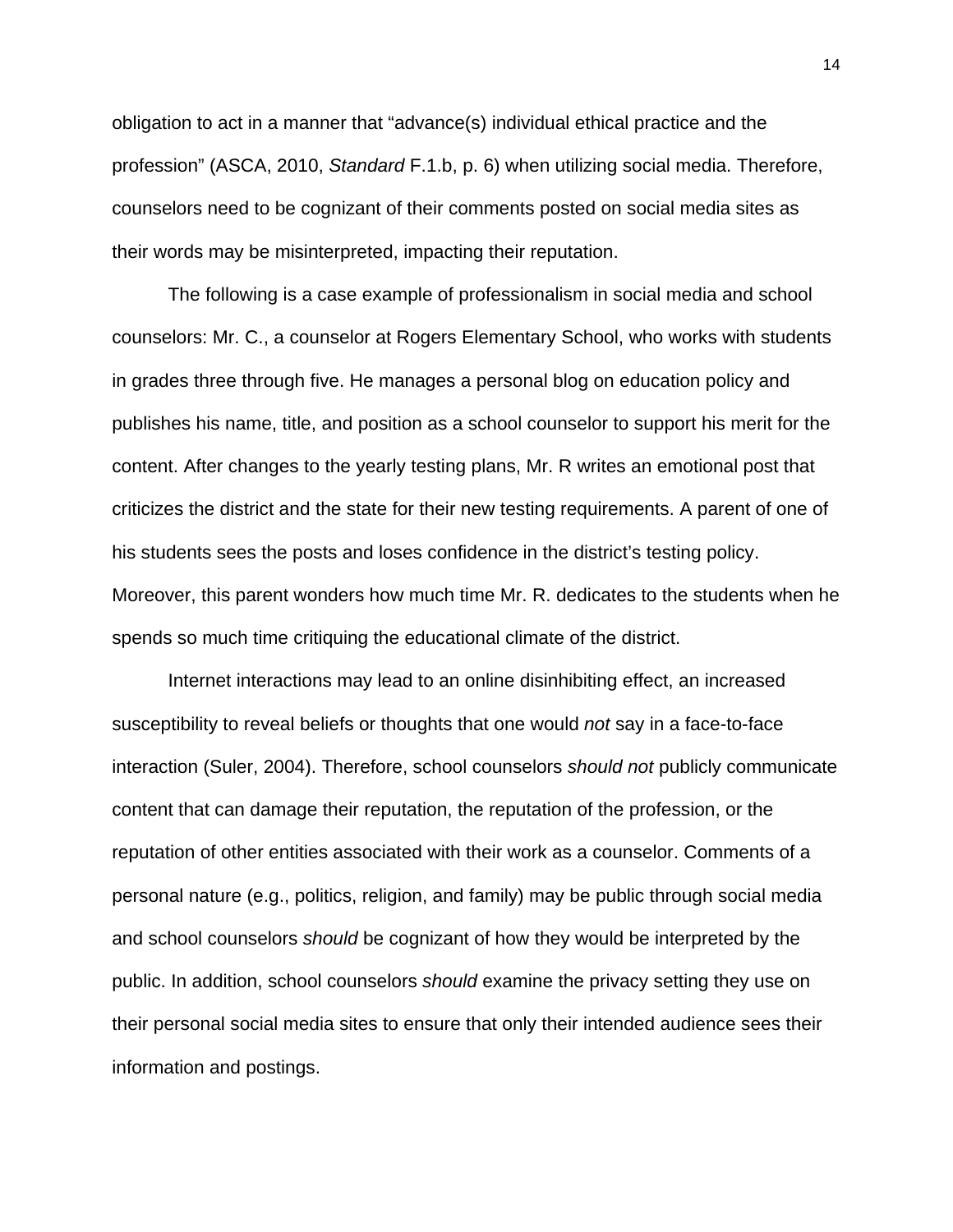#### **Legal Considerations Related to Social Media and School Counselors**

As school counselors consider social media use, there are legal statutes to take into consideration. Laws are a form of legal directives that provide the minimum standards set forth by society (Alexander & Alexander, 2012; Stone, 2009). Alexander and Alexander (2012) noted that legal issues faced by counselors vary in interpretation by state. Hence, school counselors should familiarize themselves with their own state's laws and legal precedents that may be associated with interactions via social media.

### **Family Educational Rights and Privacy Act**

The *Family Educational Rights and Privacy Act* (FERPA; 1974), also known as the *Buckley Amendment*, defines and protects the handling of educational records for parents and students who are 18 years or older (Alexander & Alexander, 2012; Cheung, Clements, & Pechman, 1997; Merlone, 2005; Stone, 2009; U.S. Department of Education, 2007). Guardians of students who are under the age of 18 have the right to view, petition to change, and decide who has access to the student's educational records (Stone, 2009). In addition, students who are 18 or older while in school have similar rights in regards to their own records (U.S. Department of Education, 2005). In most cases, permission to release records must be in writing and signed by legal guardians (FERPA, 1974; Stone, 2009).

Caution should be taken in regards to student information. It is a violation of FERPA to post student identifying information and grades (Cheung et al., 1997). Sabella and colleagues (2010) found that school counselors report a high level of competency in determining alignment with FERPA regulations when using electronic communications. Nevertheless, school counselors need to be aware that social media sites are public and highly visible. Therefore, counselors should *not* post any content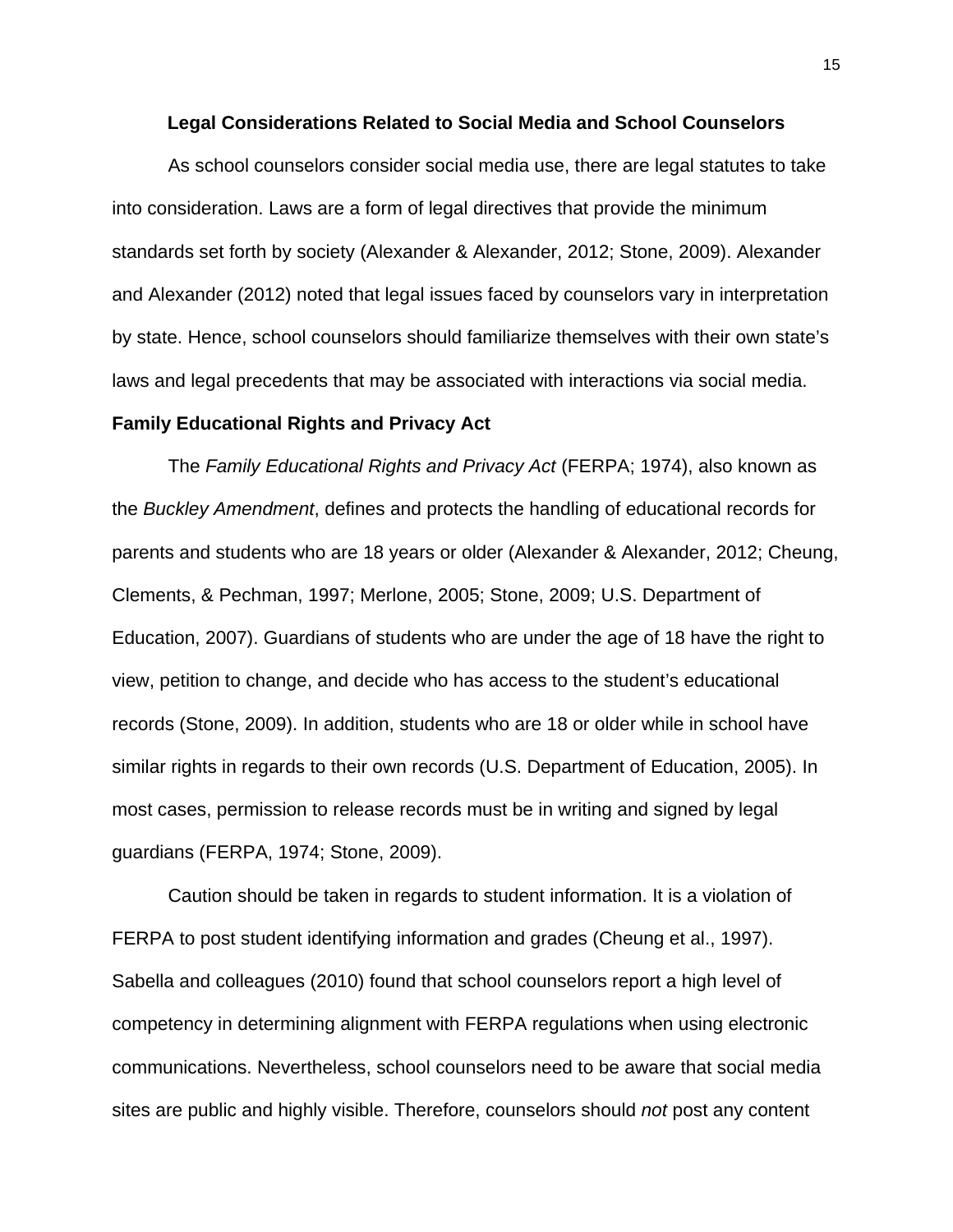online that could fall under these legal protections such as grades, discipline records, test scores, or involvement in counseling (Cheung et al., 1997; Stone, 2009). Such behaviors by counselors would be a FERPA violation if a guardian did *not* first authorize the release of information.

A case example of a FERPA violation on social media is as follows: Ms. R, a school counselor at Banner High School was excited to hear about Tina's perfect score on a biology test that Tina was nervous about. In response to this news, Mr. R posted a comment on the counseling department's Facebook page congratulating Tina for her perfect score. However, Tina did *not* want her peers to know she did this well and complained to the administrator about the posting.

Assuring the confidentiality of students' educational records is a critical responsibility for school counselors. School counselors should *not* post student educational records on social media because this public posting is a direct violation of the FERPA law. Moreover, school counselors should *not* use social media as a form of individualized communication but instead use social media for mass communication of general issues (e.g., school events) and encourage students or families to contact them through traditional means (e.g., email, telephone, and mail).

#### **Duty to Warn and Protect**

Duty to warn is the responsibility of a school counselor to warn a third party of the danger of imminent threat (Baker & Gerler, 2007; Corey et al., 2011; Froeschle & Moyer, 2004; Isaacs, 1997; Kress et al., 2006). In other words, if a student threatens to harm another person and provides identifiable information, the counselor is responsible to warn the intended victim. The decision from *Tarasoff v. Regents of the University of California* set the precedent for the counselor's duty to warn (Baker & Gerler, 2007;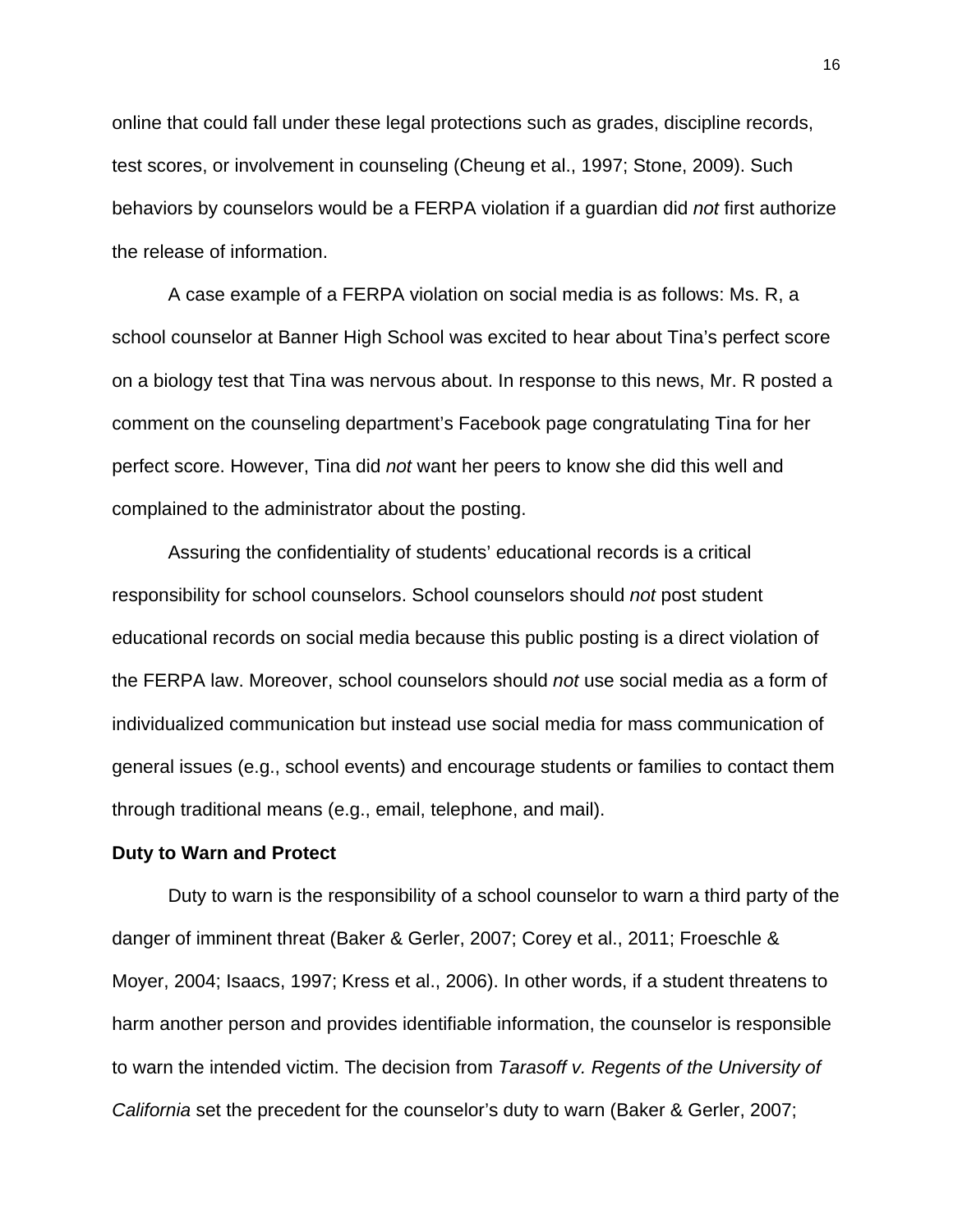Corey et al., 2011; Isaacs, 1997). Corey and colleagues noted that duty to warn is based on the special relationship that the counselor has with the student and the specificity of the threat. Accordingly, if the counselor knows who the intended victim is and has the ability to warn him or her, the counselor must do so. The legality of the *Tarasoff* case is limited to the state of California (Corey et al., 2011); however, given the legal precedent, counselors are accountable, in many states, if they know a threat exists and do *not* attempt to prevent it.

The principle of duty to warn and protect may apply to the use of social media if the threat of harm to a student is posted in that forum, along with other disclosures of dangerous behavior. Moyer, Sullivan, and Growcock (2012) found that school counselors believe it is more ethical to break confidentiality to report risk-taking behaviors to administrators when they directly observed the behaviors as compared to a student's report. Moyer and colleagues' (2012) finding is disconcerting when you consider the potential for students to disclose information on social media (Lew, 2010). After a review of the literature, *no* legal precedent was found in terms of actions to take if a school counselor comes across a threat of harm through social media. In addition, there is *no* clear line delegating what falls under duty to warn and what does *not* in the context of social media. Therefore, we suggest that communication in social media be treated as if it had been shared in face-to-face communication. That is, if there is suspicion of harm to an individual that a counselor is privy to they have the ethical responsibility to take action. For example, Ms. S, a school counselor at Carter Middle School, was checking the school's blog and saw a comment posted by Henry, who has been angry with teachers and having trouble getting along with peers who were his friends. Henry's posting described intent to harm those who hurt him. In this case, duty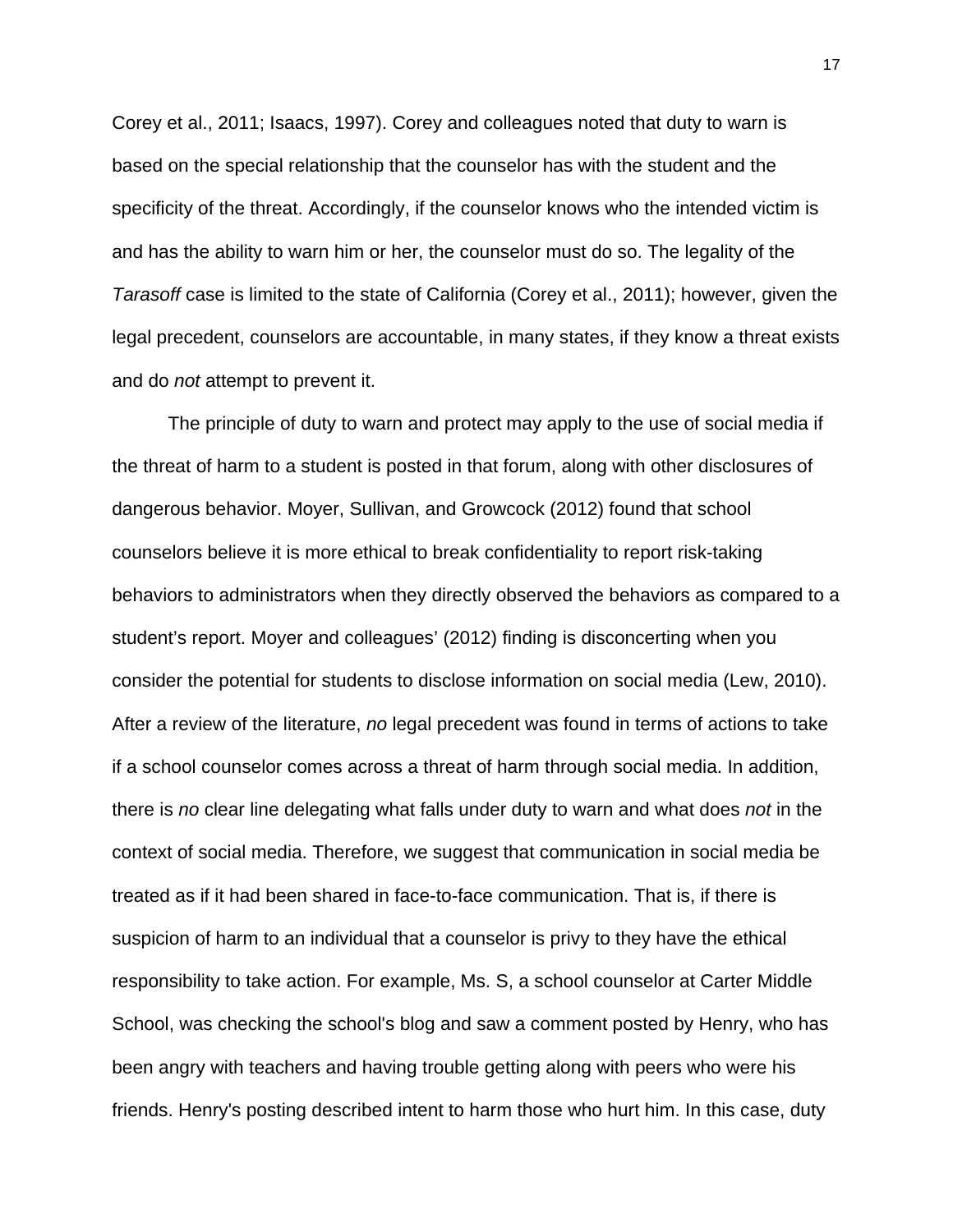to warn would apply and appropriate steps should be taken to warn potential victims. The context of social media is unique but the communication of threats is the same.

# **Reports of Suicidal Ideation**

School counselors may be liable for a student's suicide if they had information about the risk beforehand (Corey et al., 2011), although liability is unlikely (Remley, & Sparkman, 1993). Further, school counselors should use reasonable means to attempt to prevent a suicide if notice is received about the student's intention (Stone, 2009) but their "only legal obligation is to practice in a competent manner" (Remley & Sparkman, 1993, p. 169). The *Eisel v. Board of Education* (1991) case outlines expected counselor actions. In this legal case, the school counselor did *not* report suspected suicidal intent after the student denied the reports, but the court determined the existence of a legal duty to prevent a student's suicide by informing the student's guardians of the potential for harm. Similarly, the case of *Wyke v. Polk County School Board* (1995) involved school staff failing to report suicide attempts at school to parents. The school was held liable for *not* attempting to prevent the incident (Corey et al., 2011).

School counselors *must* take suicidal ideation and threats seriously (ASCA, 2010), including threats made on social media. Given the prior legal precedent, school maintained sites might extend the school's responsibility depending on school and district policy and the method of posting. Again, limited legal guidance is available; however, counselors should operate from aspirational ethics and seek to reduce the opportunity for student harm (ACA, 2005; ASCA, 2010; Corey et al., 2011); thus, counselors must stay attentive to best practices regarding social media use and exercise their legal duty to report any suspected suicidal risk.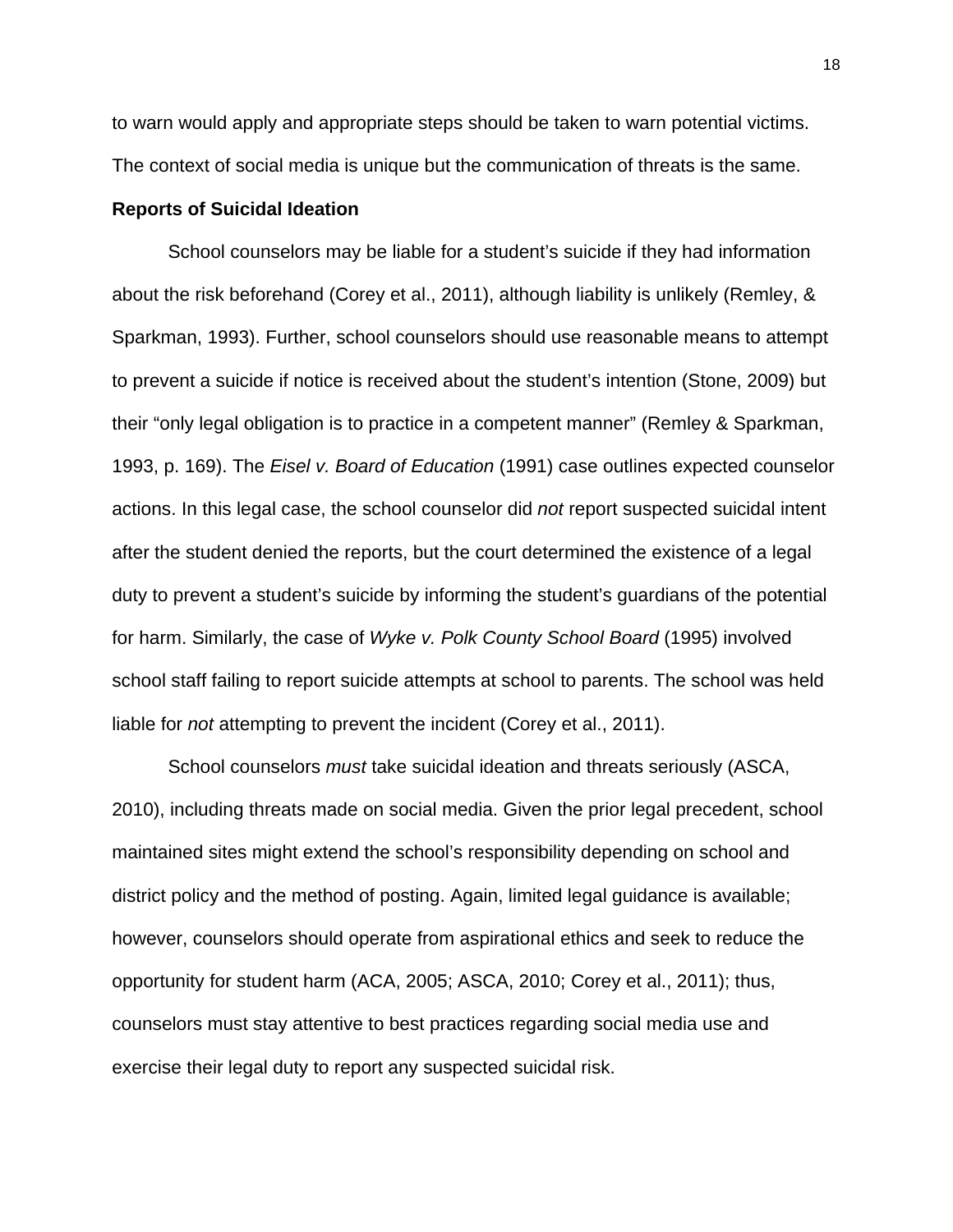#### **Mandated Reporting for Suspected Abuse and Neglect**

School counselors, as well as other educators, are mandated reporters for suspected abuse and neglect (Baker & Gerler, 2007; Bryant & Milsom, 2005; Lambie, 2005). School counselors must report incidents of suspected abuse or neglect, even if it involves the breaking of confidentiality (Baker & Gerler, 2007). Currently, no legal precedent was identified that addresses what counselors must do when information about suspected abuse or neglect originates from social media. Yet, if counselors received a link to a student's posting that describes abuse or neglect she or he experience at home, best practices dictate that the counselor would contact the proper authorities to report the information (Mitchell & Rogers, 2003). Furthermore, counselors must familiarize themselves with the specifics of state laws and statutes regarding the role of mandated reporters, as each individual state has slightly different laws and statutes (Alexander & Alexander, 2012; Stone, 2009).

# **Cyberbullying**

Currently, 46 states have anti-bullying laws (Stuart-Cassel & Bell, 2011; U.S. Department of Education, 2011). Of these states, 36 include a provision that prohibits cyberbullying, and 13 give schools the additional authority to address behavior that happens outside of campus if it influences the school by creating a substantial disruption (Stuart-Cassel & Bell, 2011; U.S. Department of Education, 2011). Bullying that takes place in the virtual environment (e.g., social media) is *cyberbullying* (Willard, 2003). Students are using social media in greater numbers; therefore, cyberbullying is also becoming more prevalent (Rigby & Smith, 2011). School counselors may encounter cyberbullying if the students they serve use social media (Hinduja & Patchin, 2009).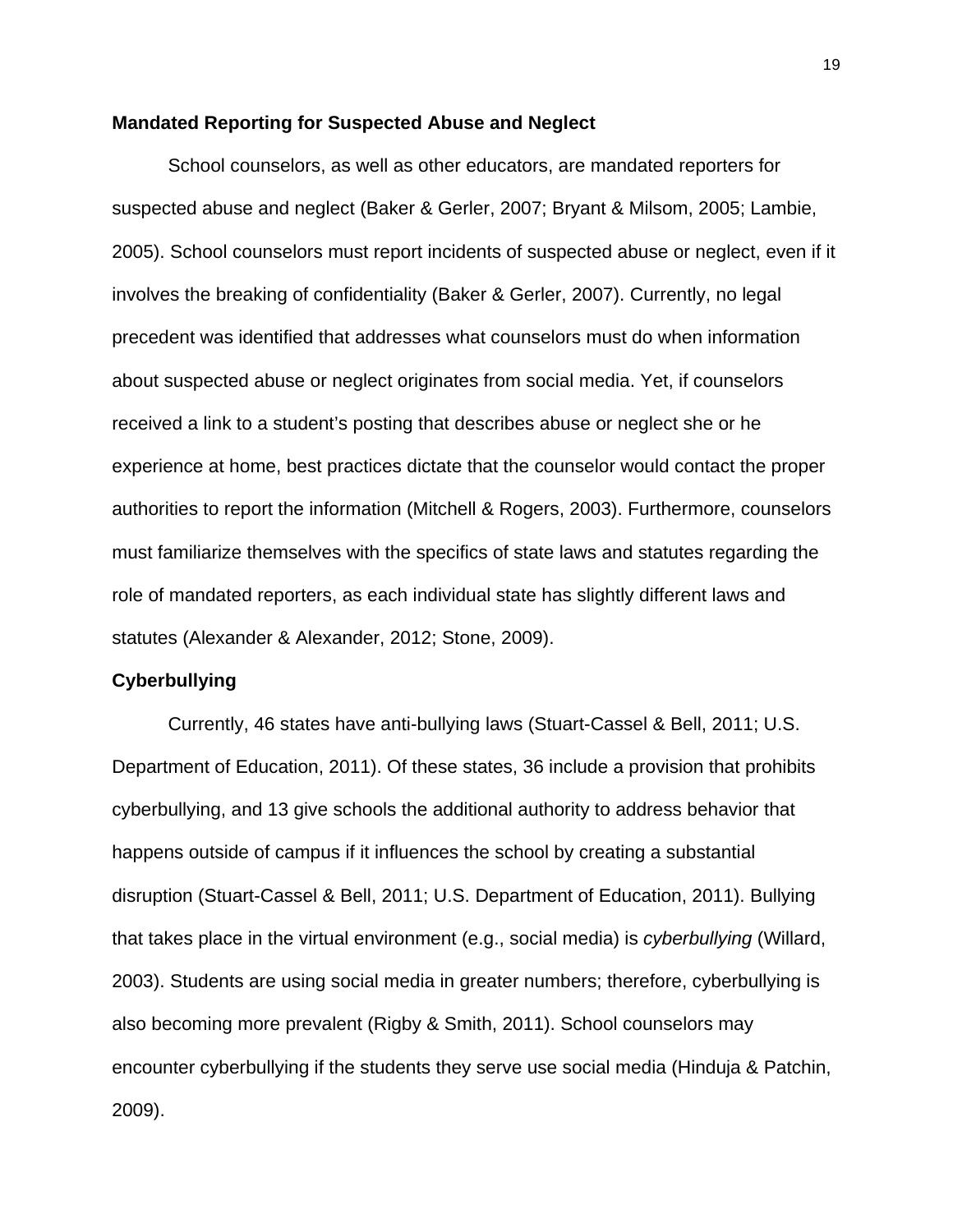Students' right to free speech, which is protected under the United States Constitution, may impact addressing cyberbullying in school. Typically, schools cannot restrict a student's right to free speech as demonstrated by the Supreme Court case *Tinker v. Des Moines Independent Community School District* (1969), which determined that schools cannot restrict that right, *unless* those views significantly disrupt the school's operation or infringes on the rights of other students. For example, a student using an off-campus computer to make fun of the school principal on a social networking site is *not* cause for discipline (as in *Layshock* v. *Hermitage School District,*  2011). Conversely, a student posting comments outside of school that include direct physical threats to a teacher does *not* fall under *free speech* and *is cause* for discipline (as in *J.S. v. Bethlehem Area School District,* 2002). These are state-level cases, however, and legal precedent for addressing cyberbullying is unclear in most areas. Counselors need to be aware of bullying laws in their states and whether their school and/or district has jurisdiction over cyberbullying that occurs both inside and outside of school grounds.

#### **Children's Online Privacy Protection Act**

The *Children's Online Privacy Protection Act* (COPPA; Children's Online Privacy Protection Act, 13 U.S.C. §§ 1301–1308) should be considered when utilizing social media with students (O'Keefe & Clarke-Pearson, 2011). COPPA protects children under the age of 13 from having personal information collected or stored through online sources (Electronic Code of Federal Regulations, 2012). To protect children, many sites such as Facebook restrict their users to individuals over 13, which is important for school counselors who work with students under the age of 13. Therefore, school counselors who work with students who are under the age of 13 should *not* encourage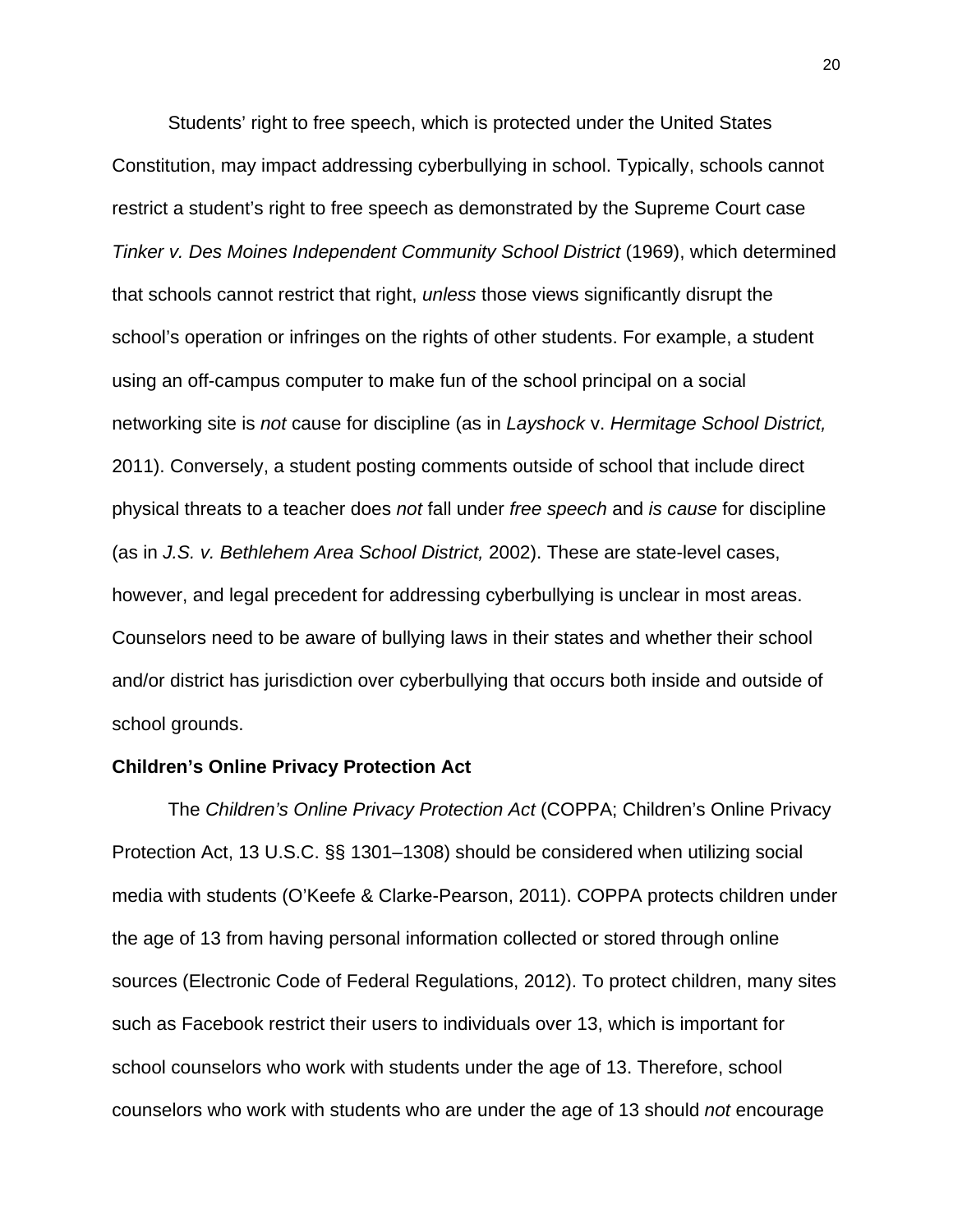the use of social networking sites that incorporate storage of personal information. Next, we offer practical recommendations related to social media and school counselors.

# **Practice Strategies to Promote School Counselors' Ethical Transactions on Social Media**

There is an increasing use of social media in education. Sabella and colleagues (2010) suggest regarding school counselors' use of technology, "ethics is largely about literacy rather than competence or efficacy" (p. 616). Therefore, we offer practical ethical and legal considerations for school counselors. The following section presents best practice strategies for school counselors' interactions with social media.

# **Ethical Dilemmas on Social Media**

The act of communication is common; but communicating in the *context of social media* is unique. Consequently, school counselors need to apply ethical standards and legal statutes to their professional activities in the context of social media. However, the unique context of social media brings added uncertainty to interactions. Nonetheless, school counselors can utilize traditional forms of ethical and legal resolution strategies in this context. For example, ASCA (2010) encourages counselors to implement *Solutions to Ethical Problems in Schools* (STEPS) decision-making model when faced with ethical or legal dilemmas. The STEPS decision-making model provides nine specific steps school counselors may employ to resolve ethical concerns. Counselors can apply STEPS to any dilemma encountered while engaging in social media. Step four of STEPS asks counselors to consider the setting that the dilemma took place. For social media, the setting is unique and takes additional emphasis in the dilemma resolution. In addition, in accordance with step eight, we suggest school counselors include a consultant familiar with the context of social media to support efficacy of the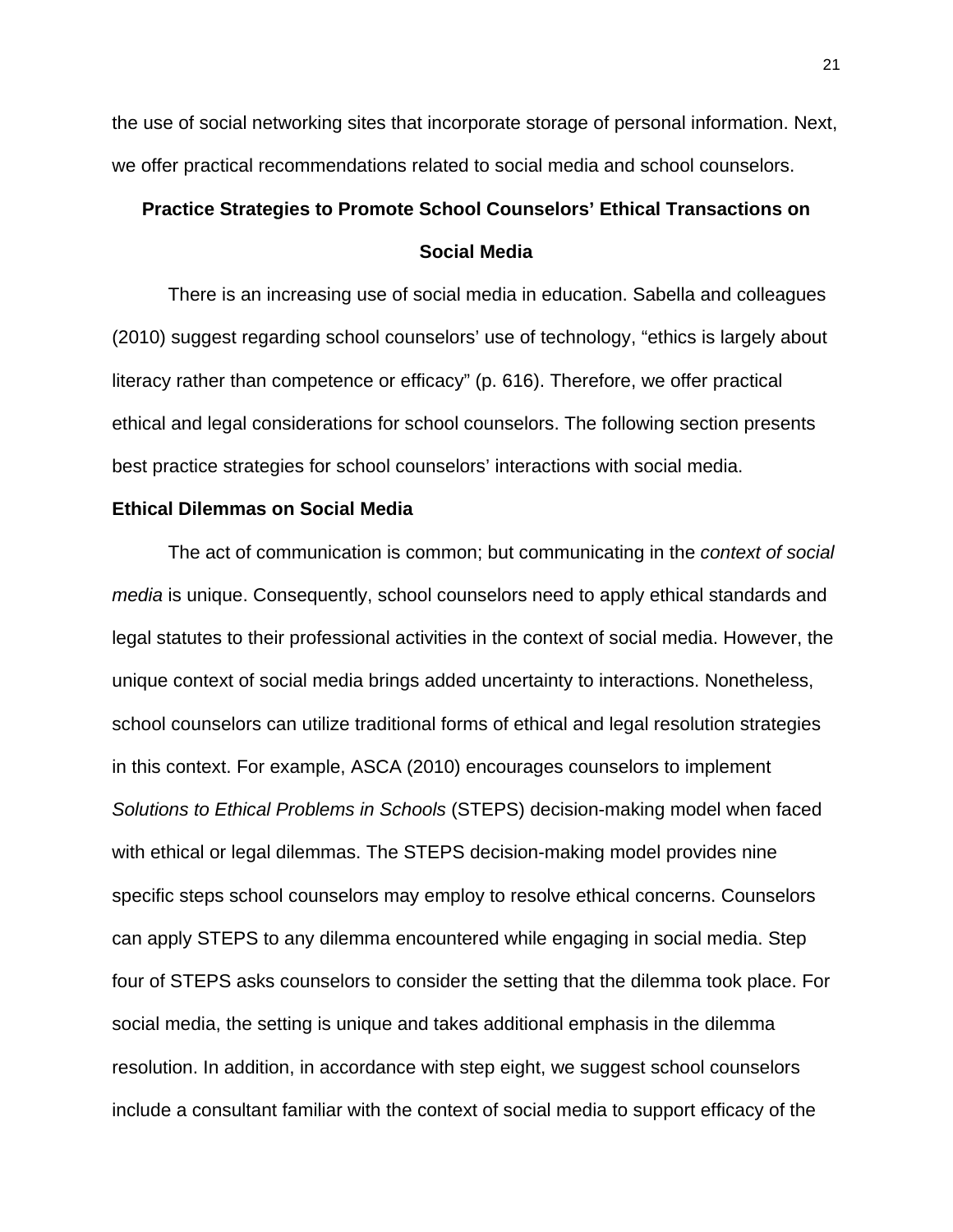decision. That is, the consultant should have experience working in social media, in a professional manner, to draw upon their experience to help conceptualize a resolution. Ideally, counselors take preemptive measures to limit the need to react to ethical or legal problems; but, if they do occur, the STEPS decision-making model can be implemented to reduce negative consequences.

#### **Social Media Policy**

School counselors help guide policy development that supports the ethical use of technology to aid in supporting students' holistic development (ASCA, 2012a, 2012b; Sabella & Broker, 2003). Therefore, school counselors need to assist in developing policies for potential and prescribed interactions on social media that take place between educators, students, and families. Social media policies can guide school and district efforts to connect with students' families and stakeholders (Lehavot et al., 2010). Counselors should consult with school administration and/or district legal staff (e.g., school district lawyer) regarding any established district policies involving interactions with students through Internet technologies to ensure any developed polices align with existing procedures. Moreover, counselors should become familiar with state and district rules regarding the use of Internet technologies with students and parents and/or guardians. In addition, counselors can develop individual or departmental policy statements to communicate and define appropriate social media interactions for students and parents. Counselors should development and implement these policies with the collaboration of their school administration and other personnel (if necessary). Nevertheless, these policies are *not* legal documents; however, the established policies communicate boundaries and expectations for social media interactions.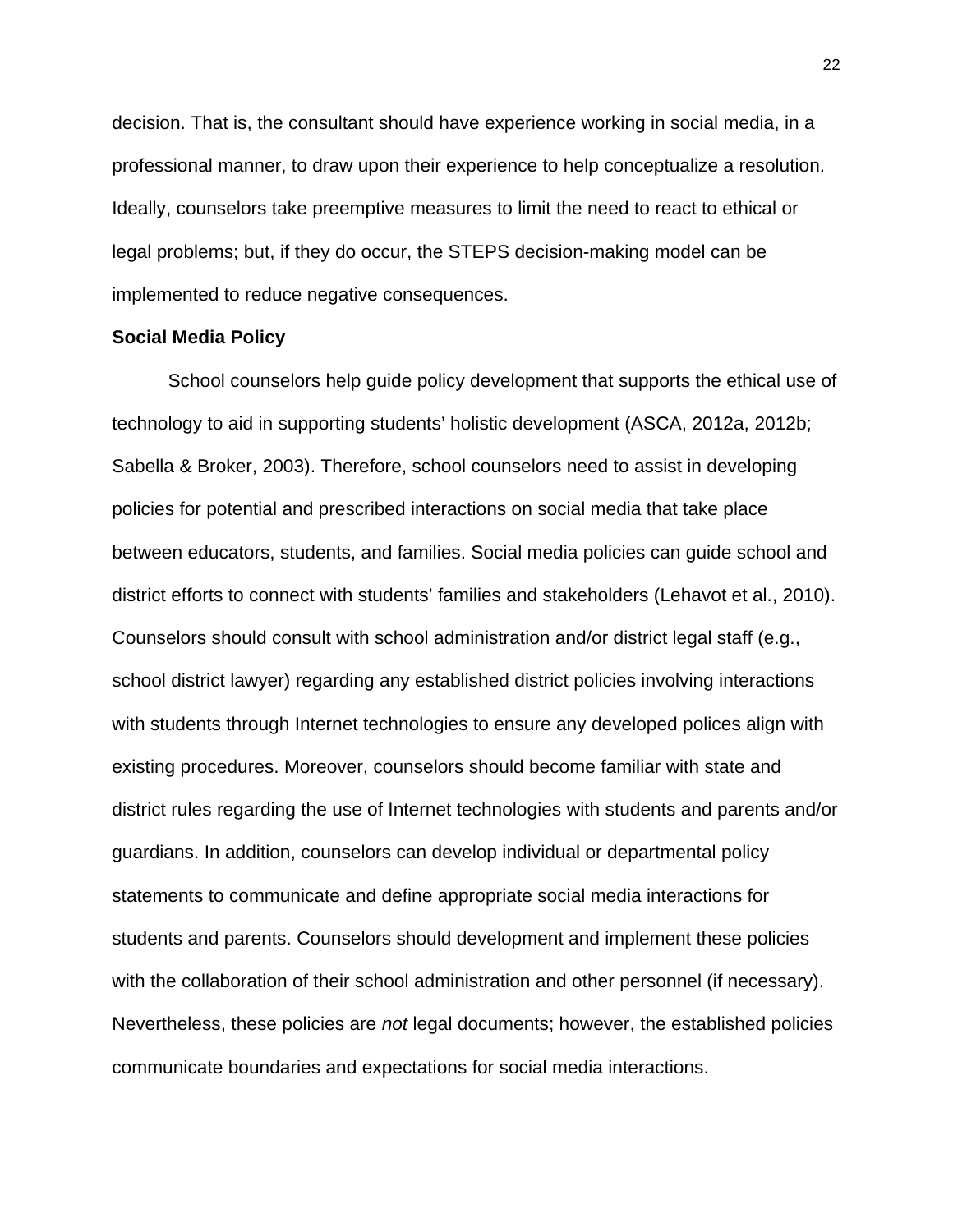All forms of communication with students and families should be clear, succinct, and logical (ASCA, 2010). Policies that communicate a clear understanding of appropriate social media interactions include the following topics: (a) general policy on social media use; (b) confidentiality and privacy (e.g., what requires a school staff to intervene); (c) discouragement of inappropriate transactions (e.g., harassment, bullying, inappropriate language, etc.); (d) availability of school staff on social media; (e) an explanation of roles and relationships on social media; and (f) what will happen if there if there is a violation of the policy (see the Appendix for a sample policy). Furthermore, social media policies should be kept up-to-date and reviewed periodically to assure the policy aligns with the school culture. Although a policy may offer clear communication of the school's involvement in social media, there is limited legal groundwork to mandate compliance. A dearth of case law or legislation supports schools' enforcement of online policies. Fortunately, counselors can operate from an aspirational ethical viewpoint (Herlihy & Corey, 2006) and aim to offer ethical practice that is higher than mandatory law practice (Remley & Herlihy, 2007). Therefore, the development of a policy creates a clear foundation from which counselors can foster ways to work with students and families through social media.

#### **Best Practice Standards**

Unfortunately, social media presents unclear parameters for school counselor interactions. Any use of social media should be applied with a complete awareness of the aforementioned ethical and legal considerations. Consequently, we recommend the following strategies to support school counselors' best practice in their interaction with students and other stakeholder on social media based on existing literature (adapted from Birky & Collins, 2011):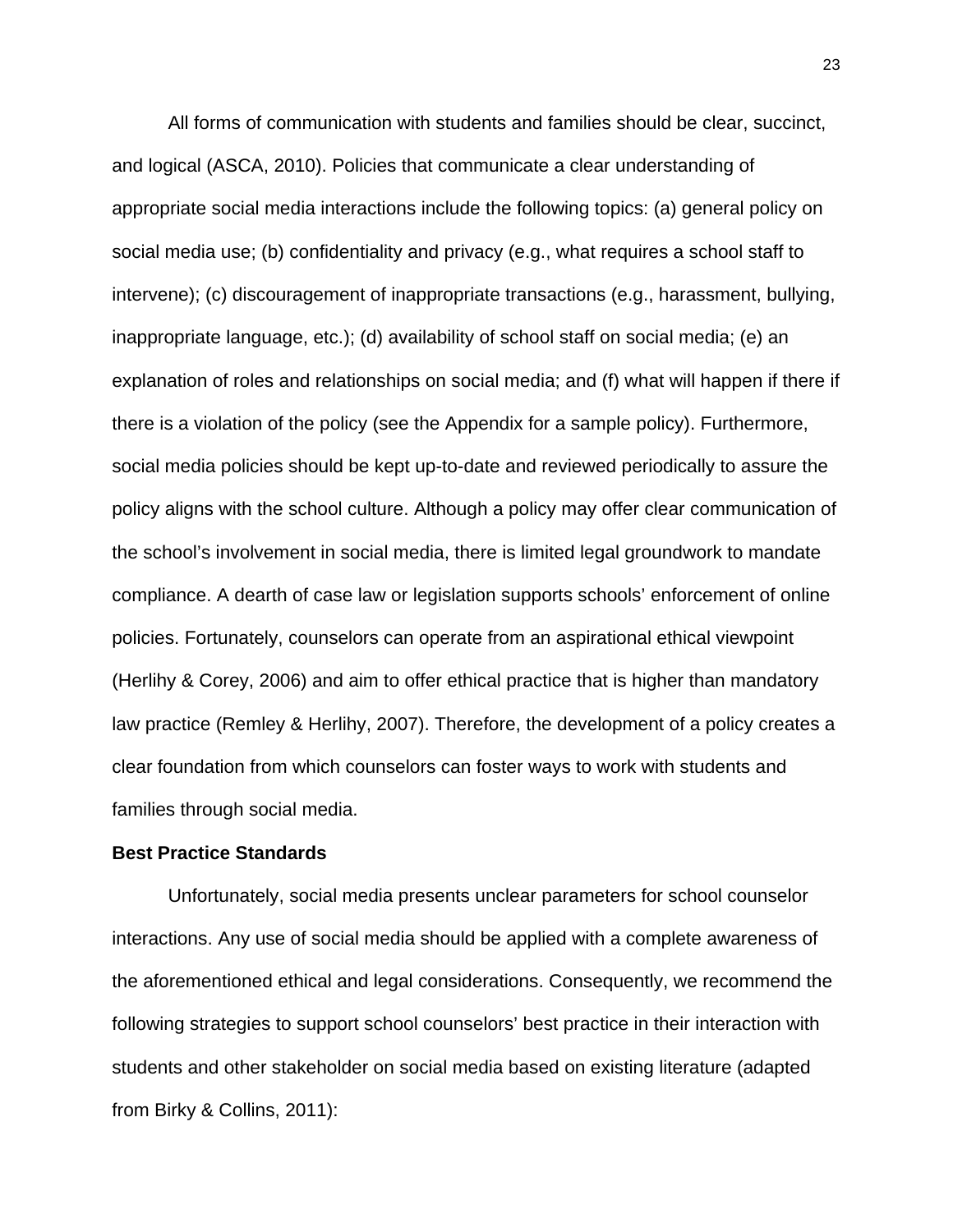- School counselors should consult with their principal regarding any unclear or uncertain transactions on social media involving students (Birky & Collins, 2011; Phillips et al., 2011).
- School counselors should never use social media to investigate a student's or a family's personal life without obtaining their permission. Doing so would constitute an invasion of that student's privacy. If there are presenting concerns they should be communicated directly to the student or parent (Birky & Collins, 2011; Kaplan et al., 2011; Lehavot et al., 2010).
- School counselors should give detailed consideration of the content or messages communicated on social media so as to *not* violate confidentiality, privacy, or FERPA. Communication via social media should be to disseminate information in a professional manner. School counselors should *not* communicate in a nonprofessional manner (e.g., use of informal language; Brew et al., 2013; Birky & Collins, 2011; Kaplan et al., 2011; Mazer, 2009).
- In any instance that a student, parent/guardian, or other school stakeholder requests a personal social media connection, the school counselor should initiate a discussion with this individual regarding the requested connection with the intent to set clear boundaries. Responding to their request serves to communicate the interactional roles between the counselor and the involved party (Brew et al., 2009; Birky & Collins, 2011; Lehavot et al, 2010; Phillips et al., 2011).
- School counselors should create learning opportunities (e.g., psychoeducation, parent information sessions, or professional development) for students, families, and school staff regarding social media and Internet technologies when these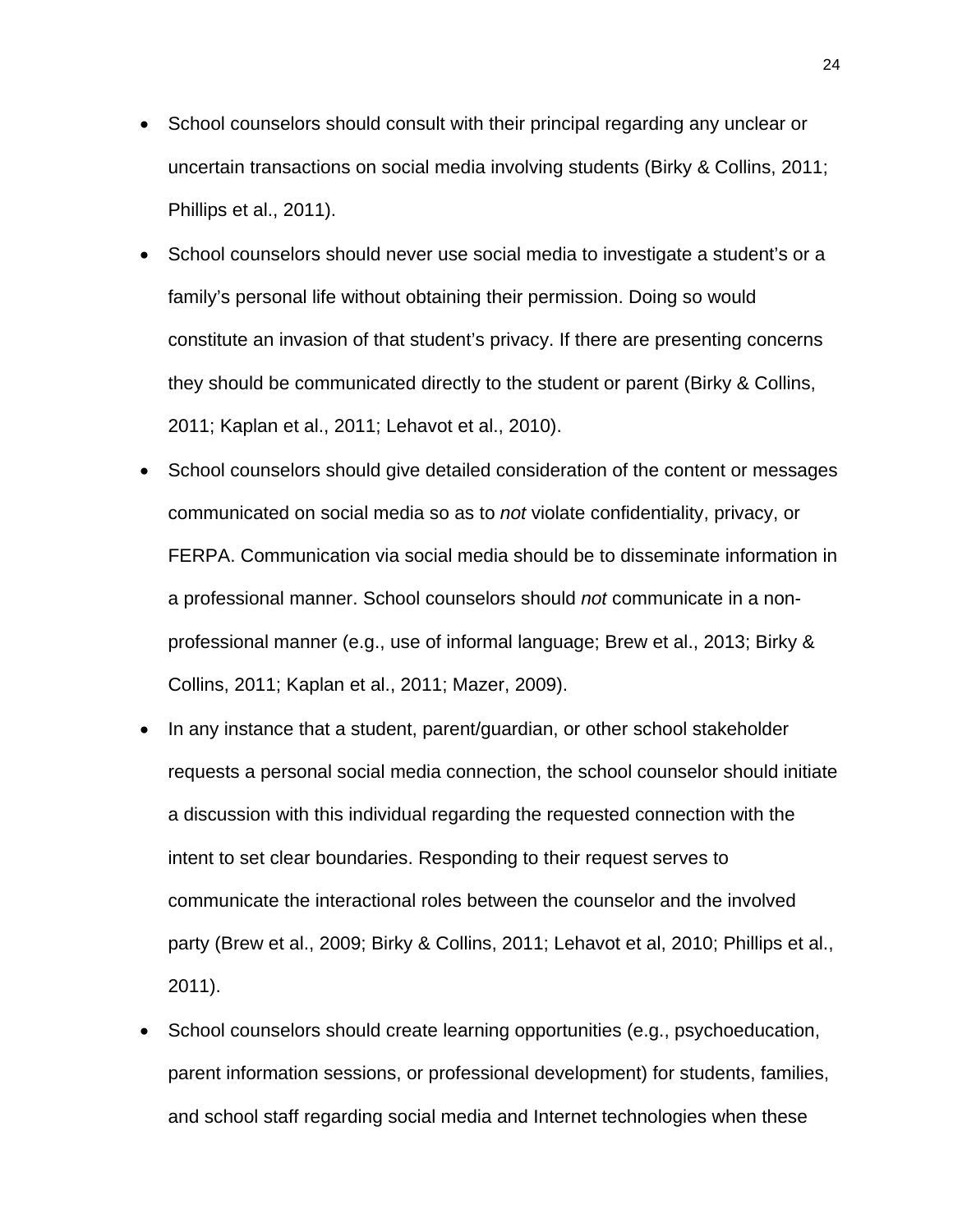tools are used (Heiberger & Junco, 2011; Phillips et al., 2011; Sabella et al., 2010; Taylor et al., 2010).

- School counselors should periodically (e.g., quarterly, bi-annually, or yearly) selfinspect their online presence searching for anything that students may be able to locate on social media (Brew et al., 2009; Kaplan et al., 2011; Taylor et al., 2009; Zur et al., 2009).
- School counselors should take into account how they may represent their school and the counseling profession with comments they post or communicate on social media (Brew et al., 2009; Birky & Collins, 2011; Taylor et al., 2009).
- School counselors who use social media with students, parents/guardians, or other school stakeholders should consider creating a separate professional account for this interaction. This separate professional account would *not* contain any information that is of personal nature (Brew et al., 2009; Birky & Collins, 2011; Phillips et al., 2011).

# **Conclusion**

School counselors use innovative strategies to support student development (ASCA, 2012a, 2012b). In doing so, counselors must abide by the law and ethical codes that protect *not* only the students they serve, but the profession as a whole (ASCA, 2010). School counselors also build connections with students, students' families, and community stakeholders; social media may enhance communication with these parties (ASCA, 2012b; Sabella & Broker, 2003). Technology, specifically social media, is a resource that may support the counselor's ability to work and communicate with students and families. Moreover, the use of social media is increasing in use; therefore,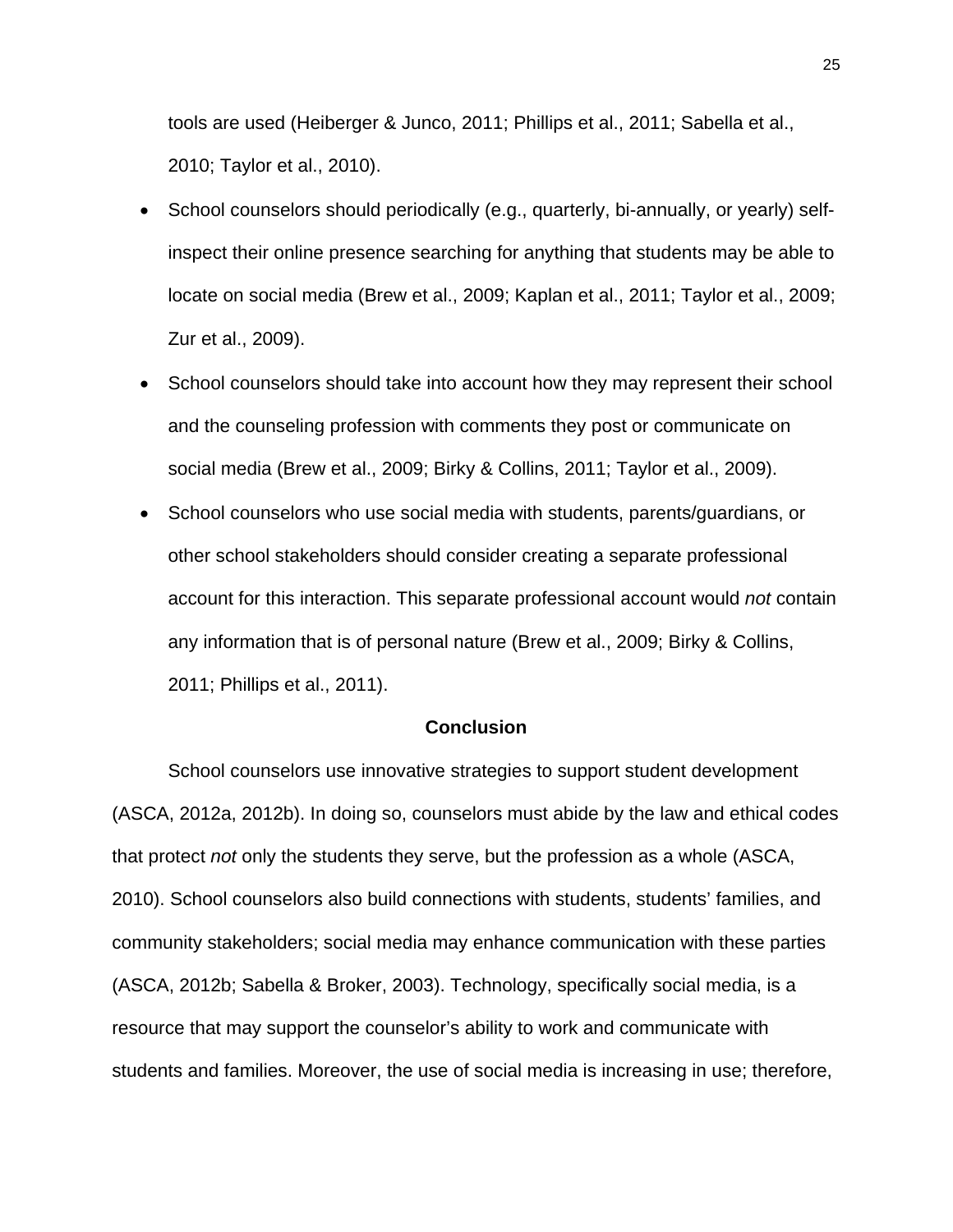it is likely that school counselors, if *not* already, will engage students through this social media or some form of Internet technology at some point in their career.

Unfortunately, limited guidance exists on the ethical and legal issues associated with school counselors' use of social media. Therefore, we reviewed prevalence of social media, introduced ethical and legal considerations regarding social media, and offered best practice strategies for social media interactions. School counselors need to continue to seek ethical soundness in their work with students, families, and other stakeholders. Future research is warranted on several topics regarding social media, including social media's impact on student success, counselor-client-family communication, parental involvement, and cyberbullying. Furthermore, efforts should be made to educate school counselors and school counselors-in-training about social media with the aim to assure its effective, efficient and ethical use (Taylor et al., 2010). Social media is a growing phenomenon that has the potential to revolutionize the ways in which counselors work with students, families, and community stakeholders. Nevertheless, counselors must take into considerations the ethical and legal issues related to the use of social media.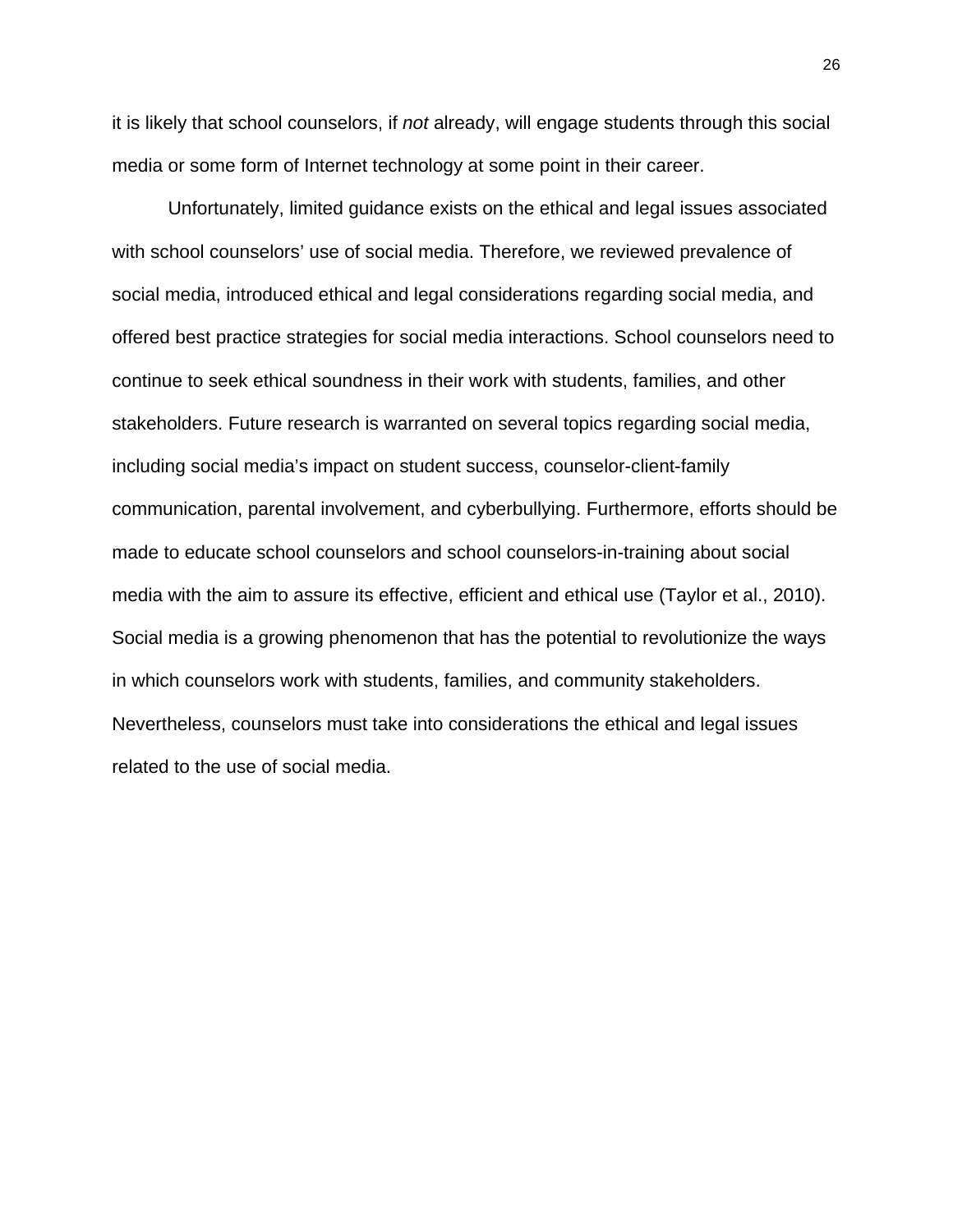#### **References**

- Alexander, K., & Alexander, M. D. (2012). *American public school law*. Belmont, CA: Wadsworth Cengage Learning.
- Allen, J. V., & Roberts, M. C. (2011). Critical incidents in the marriage of psychology and technology: A discussion of potential ethical issues in practice, education, and policy. *Professional Psychology: Research and Practice*, *42*(6), 433-439. doi:10.1037/a0025278
- American School Counselor Association. (2010). *Ethical standards for school counselors*. Alexandra, VA: Author.
- American School Counselor Association. (2012a). *ASCA position statements*. Alexandria, VA: Author.
- American School Counselor Association. (2012b). *The ASCA national model: A framework for school counseling programs* (3rd ed.). Alexandria, VA: Author.
- American School Counselor Association. (2013). In *ASCA Scene*. Retrieved from https://schoolcounselor.groupsite.com/main/summary
- Baker, S. B., & Gerler, E. R. (2007). *School counseling for the twenty-first century*. Upper Saddle River, N.J: Merrill.
- Beauchamp, T. L., & Childress, J. F. (2001). *Principles of biomedical ethics* (5<sup>th</sup> ed.). New York: Oxford University.
- Brew, L., Cervantes, J. M., & Shepard, D. (2013) Millennial counselors and the ethical use of Facebook. *The Professional Counselor*, *3*(2), 93-104.
- Birky, I., & Collins, W. (2011). Facebook: Maintaining ethical practice in the cyberspace age. *Journal of College Student Psychotherapy*, *25*(3), 193-203. doi:10.1080/ 87568225.2011.581922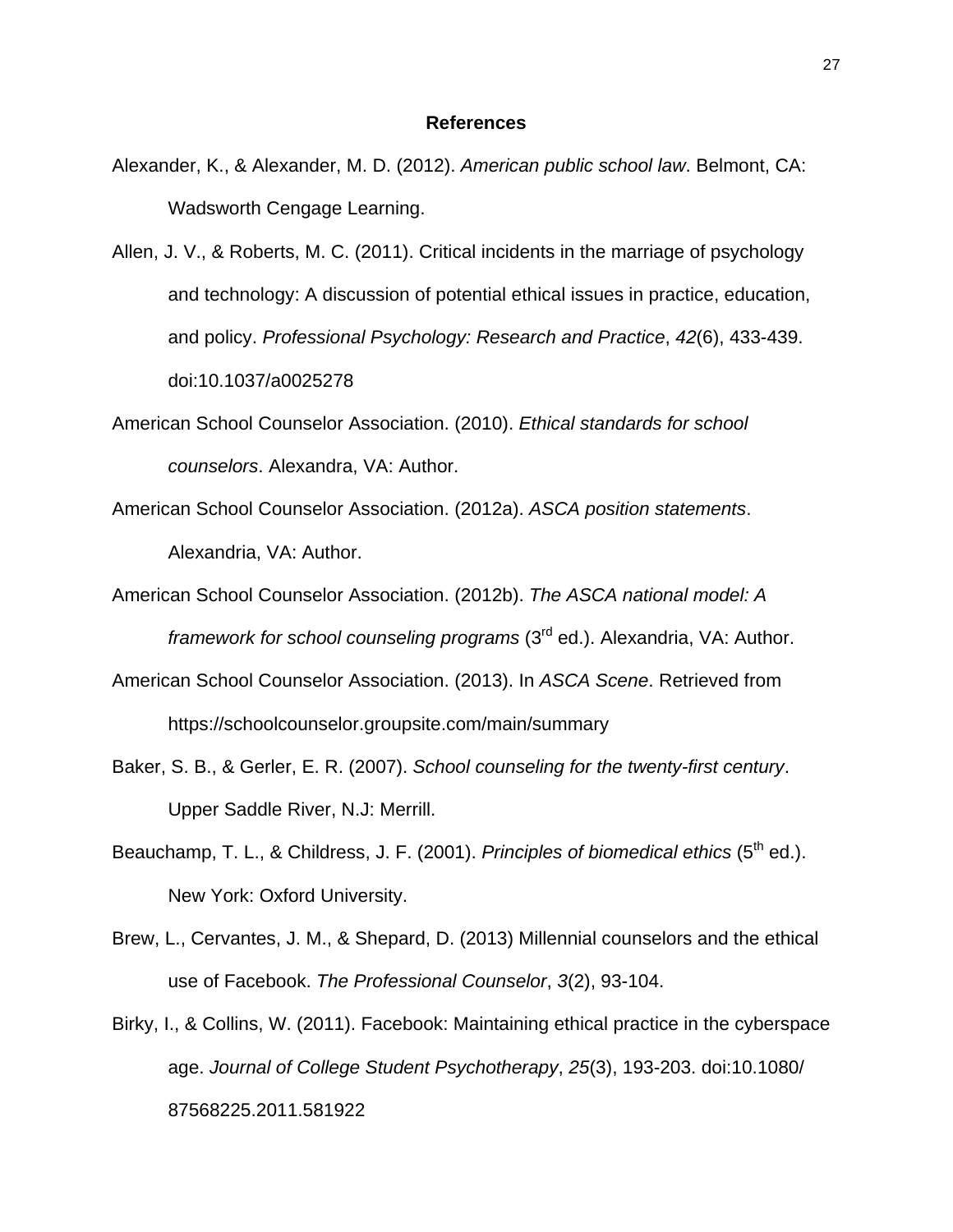Bryan, J., Moore-Thomas, C., Day-Vines, N. L., Holcomb-McCoy, C., & Mitchell, N. (2009). Characteristics of students who receive school counseling services: Implications for practice and research. *Journal of School Counseling*, *7*(21).

- Bodenhorn, N. (2006). Exploratory study of common and challenging ethical dilemmas experienced by professional school counselors. *Professional School Counseling*, *10*(2), 195-202.
- Cheung, O., Clements, B., & Pechman, E. (1997). *Protecting the privacy of student records*. Washington, DC: U.S. Department of Education, National Center for Education Statistics.

Children's Online Privacy Protection Act, 13 U.S.C. §§ 1301–1308 (1998).

- Common Sense Media. (2009). Is technology networking changing childhood? A national poll. San Francisco, CA: Common Sense Media. Retrieved from www.commonsensemedia.org/sites/default/files/CSM\_teen\_social\_media\_08060 9\_FINAL.pdf
- Corey, G., Corey, M. S., & Callanan, P. (2011). *Issues and ethics in the helping professions*. Belmont, CA: Brooks/Cole.

Eisel v. Board of Education Montgomery County, 597 A.2d 447 (1991).

Electronic Code of Federal Regulations. (2012). Retrieved from http://ecfr.gpoaccess. gov/cgi/t/text/textidx?c=ecfr&rgn=div5&view=text&node=16:1.0.1.3.36&idno=16

Elman, N. S., Illfelder-Kaye, J., & Robiner, W. N. (2005). Professional development: Training for professionalism as a foundation for competent practice in psychology. *Professional Psychology: Research and Practice*, *36*(4), 367. doi:10.1037/0735-7028.36.4.367

Family Educational Rights and Privacy Act. (1974), 200 U.S.C. §1232g.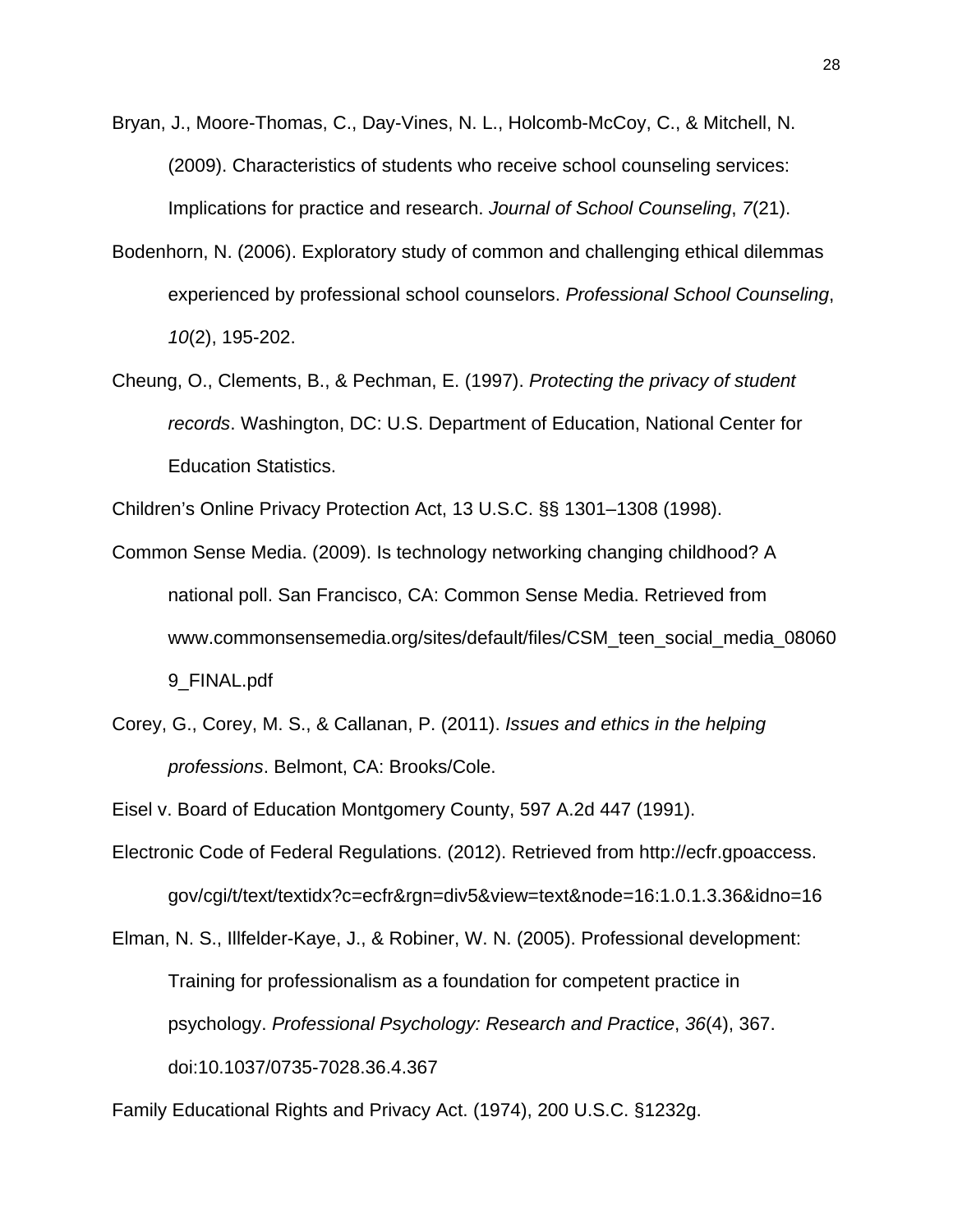- Flew, T. (2008). *New media: An introduction*. South Melbourne, Vic: Oxford University Press.
- Flenner, A., & Moore, L. (2011). School counseling 2.0: Advising students in a virtual world. Content session presented the Florida Counseling Association Annual Conference, Orlando, FL.
- Froeschle, J., & Moyer, M. (2004). Just cut it out: Legal and ethical challenges in counseling students who self-mutilate. *Professional School Counseling*, *7*(4), 231-235.
- Glosoff, H. L., & Pate, R. (2002). Privacy and confidentiality in school counseling. *Professional School Counseling*, *6*(1), 20-27.
- Handsfield, L. J., Dean, T. R., & Cielocha, K. M. (2009). Becoming critical consumers and producers of text: Teaching literacy with Web 1.0 and Web 2.0. *Reading Teacher*, *63*(1), 40-50. doi:10.1598/RT.63.1.4
- Heiberger, G., & Junco, R. (2011). Meet your students where they are: social media. *NEA Higher Education Advocate*, 6 - 9.
- Henretty, J. R., & Levitt, H. M. (2010). The role of therapist self-disclosure in psychotherapy: A qualitative review. *Clinical Psychology Review*, *30*(1), 63-77. doi:10.1016/j.cpr.2009.09.004
- Herlihy, B., & Corey, G. (2006). *Boundary issues in counseling: Multiple roles and responsibilities*. Alexandria, VA: American Counseling Association.
- Hew, K. F. (2011). Students' and teachers' use of Facebook. *Computers in Human Behavior*, *27*(2), 662-676. doi:10.1016/j.chb.2010.11.020
- Hinduja, S., & Patchin, J. W. (2009). *Bullying beyond the schoolyard: Preventing and responding to cyberbullying*. Thousand Oaks, CA: Corwin Press.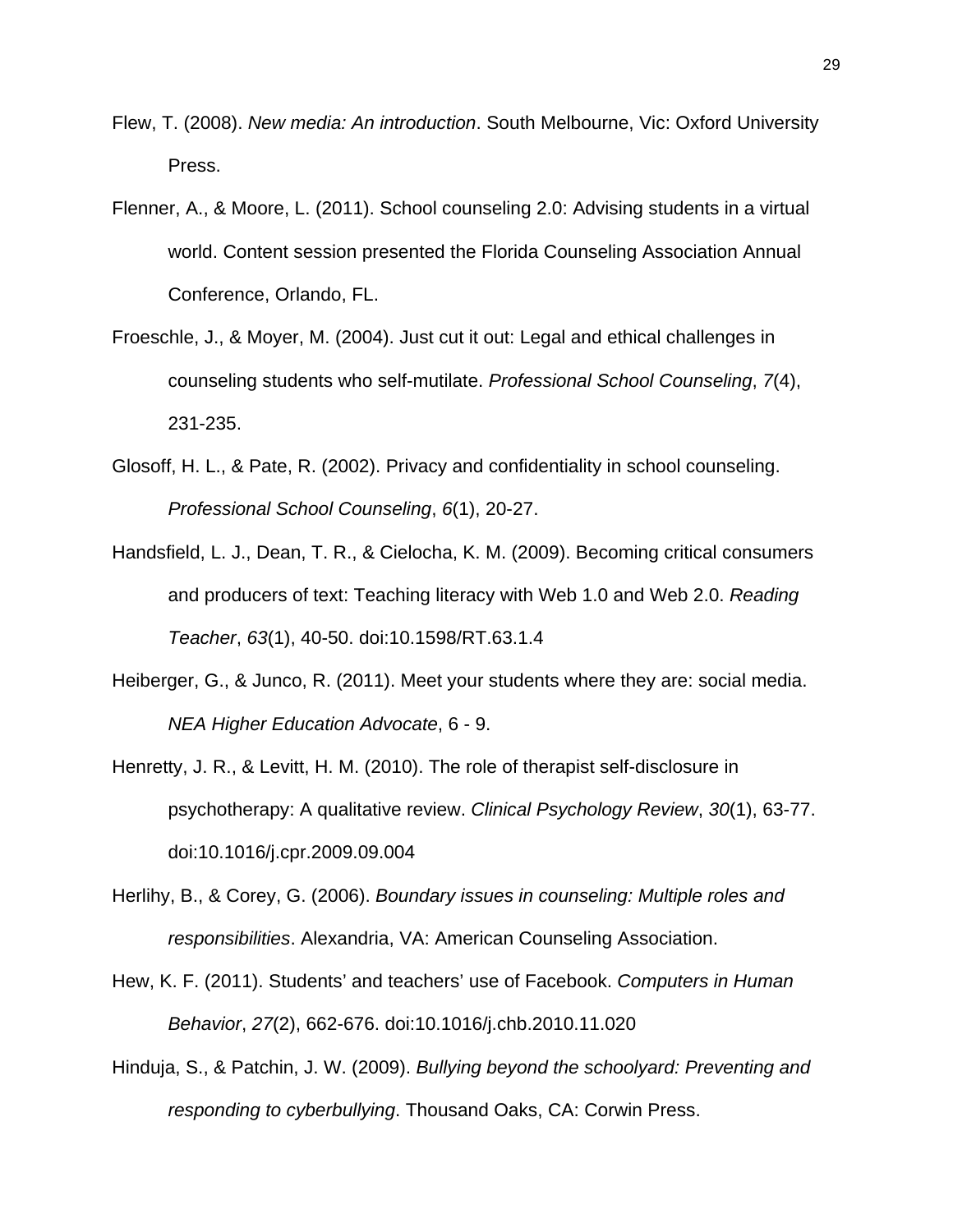- I-SAFE. (2010). *I-SAFE Internet life skills activities: Reproducible projects on learning to safely handle life online, grades 9-12*. San Francisco, CA: Jossey-Bass.
- Isaacs, M. L. (1997). The duty to warn and protect: Tarasoff and the elementary school counselor. *Elementary School Counseling and Guidance*, *31*, 326-342.
- Judd, R. G., & Johnston, L. B. (2012). Ethical consequences of using social network sites for students in professional social work programs. *Journal of Social Work Values and Ethics*, *9*, 5-12.
- Kaplan, A. M., & Haenlein, M. (2010). Users of the world, unite! The challenges and opportunities of social media. *Business Horizons*, *53*(1), 59-68. doi:10.1016/j. bushor.2009.09.003
- Kaplan, D. M., Wade, M. E., Conteh, J. A., & Martz, E. T. (2011). Legal and ethical issues surrounding the use of social media in counseling. *Counseling and Human Development*, *43*(8), 1-12.
- Kress, V. E., Drouhard, N., & Costin, A. (2006). Students who self-injure: School counselor ethical and legal considerations. *Professional School Counseling*, *10*(2), 203-209.
- Lambie, G. W. (2005). Child abuse and neglect: A practical guide for professional school counselors. *Professional School Counseling, 8*(3), 249.
- Lazovsky, R. (2008). Maintaining confidentiality with minors: Dilemmas of school counselors. *Professional School Counseling*, *11*(5), 335-346.

Layshock v. Hermitage School District, 650 F.3d 205 (2011).

Lenhart, A. (2012). Teens and online videos. Pew Internet and American Life Project. Retrieved from http://pewinternet.org/Reports/2012/Teens-and-online-video.aspx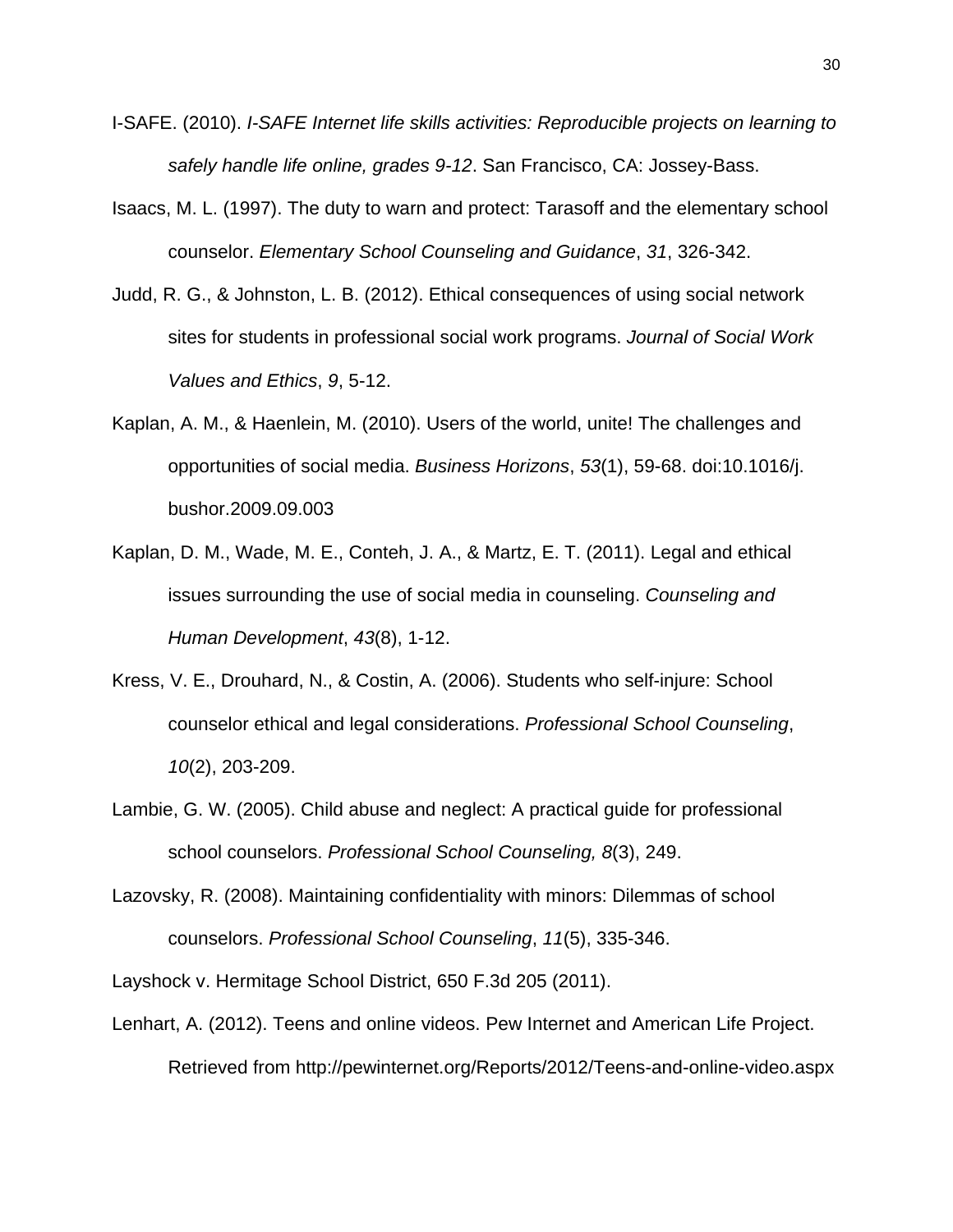- Lenhart, A., Madden, M., Smith, A., Purrcell, K., Zickuhr, K., & Rainie, L. (2011). Teens kindness and cruelty on social network sites. *Pew Internet and American Life Project.* Retrieved from http://pewinternet.org/Reports/2011/Teens-and-socialmedia.aspx
- Lenhart, A., Purcell, K., Smith, A., & Zickuhr, K. (2010). Social media and mobile Internet use among teens and young adults. Pew Internet and American Life Project. Retrieved from http:// pewinternet.org/Reports/2010/Social-Media-and-Young-Adults.aspx
- Lehavot, K., Barnett, J. E., & Powers, D. (2010). Psychotherapy, professional relationships, and ethical considerations in the MySpace generation. *Professional Psychology, Research and Practice*, *41*(2), 160-166. doi:10.1037/ a0018709
- Madden, M., Lenhart, A., Duggan, M., Cortesi, S., & Gasser, U. (2013). Teens and technology 2013. Pew Internet and American Life Project. Retrieved from http://www.pewinternet.org/Reports/2013/Teens-and-Tech.aspx
- Mazer, J. P., Murphy, R. E., & Simonds, C. J. (2009). The effects of teacher self‐ disclosure via Facebook on teacher credibility. *Learning, Media and Technology*, *34*(2), 175-183. doi:10.1080/17439880902923655
- Merlone, L. (2005). Record keeping and the school counselor. *Professional School Counseling*, *8*(4), 372-376.
- Mitchell, C. W., & Rogers, R. E. (2003). Rape, statutory rape, and child abuse: Legal distinctions and counselor duties. *Professional School Counseling, 6(*5), 332-338.
- Moleski, S. M., & Kiselica, M. S. (2005). Dual relationships: A continuum ranging from the destructive to the therapeutic. *Journal of Counseling and Development*, *83*(1), 3-11.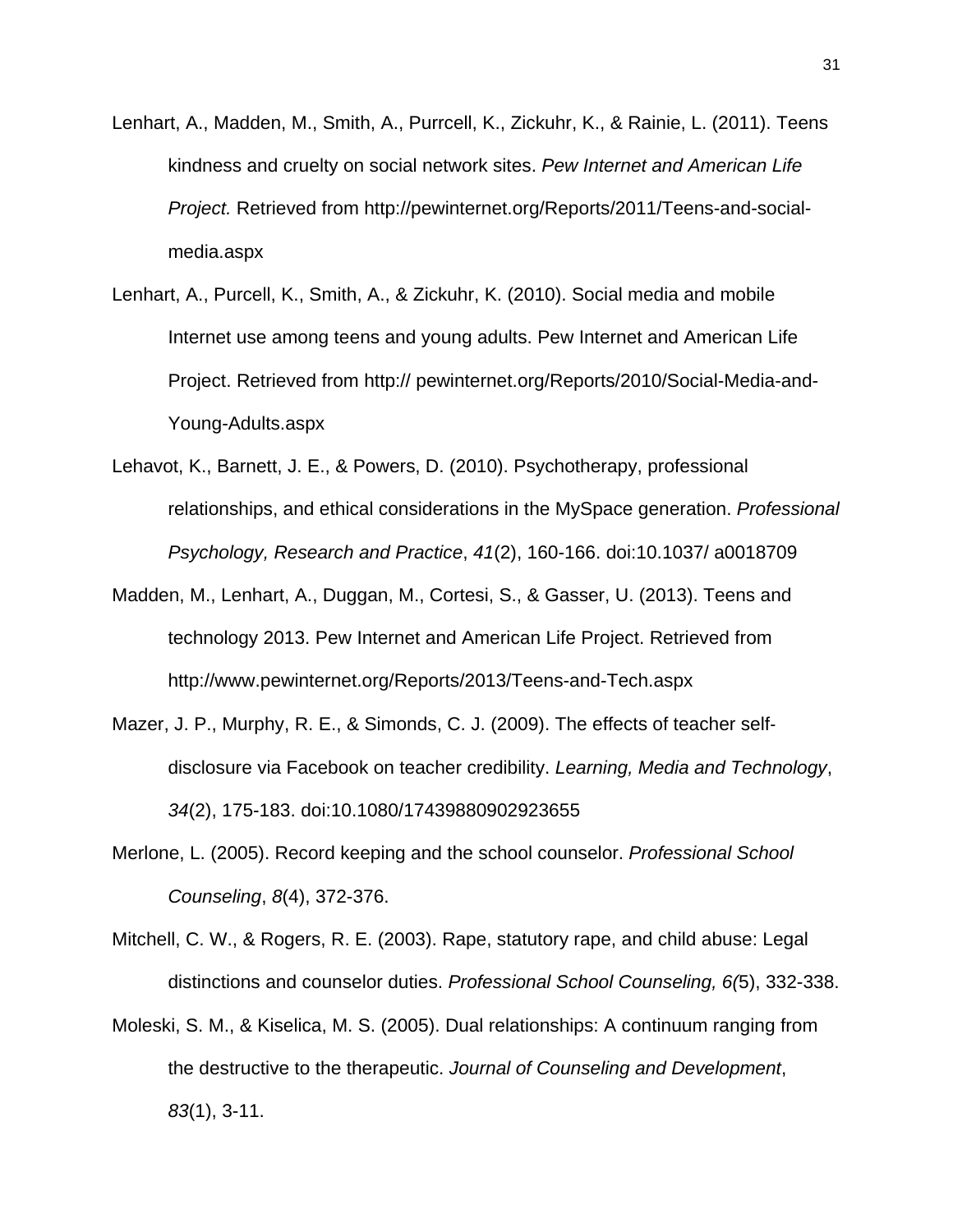- Moyer, M., & Sullivan, J. (2008). Student risk-taking behaviors: When do school counselors break confidentiality? *Professional School Counseling*, *11*(4), 236- 245.
- Moyer, M. S., Sullivan, J. R., & Growcock, D. (2012). When is it ethical to inform administrators about student risk-taking behaviors? Perceptions of school counselors. *Professional School Counseling*, *15*(3), 98-109. doi: 10.5330/PSC.n.2012-15.98
- Phillips, L. F., Baird, D., & Fogg, B. J. (2011). Facebook for educators. Retrieved March, 5, 2014 from https://www.facebook.com/FBforEducators
- Purcell, K., Rainie, L., Heaps, A., Buchanan, J., Friedrich, L., Jacklin, A., …Zickuhr, K. (2012). How do research in the digital world. Pew Internet and American Life Project. Retrieved from http://pewinternet.org/Reports/2012/Student-Research.aspx
- O'Keefe, G. S., & Clarke-Pearson, K. (2011). The impact of social media on children, adolescents, and families. *Pediatrics, 127*, 800. doi:10.1542/peds.2011-0054
- Ohlson, M., Butler, T. & Marchman, B. (2010). Florida Virtual School: Creating an innovative international LCMS/LMS learning environment. In *Proceedings of World Conference on Educational Multimedia, Hypermedia and Telecommunications 2010* (pp. 3911-3912). Chesapeake, VA: AACE.
- Remley, T. P., & Sparkman, L. B. (1993). Student suicides: The counselor's limited legal liability. *School Counselor*, *40*(3), 164.
- Remley, T. P., & Herlihy, B. (2007). *Ethical, legal, and professional issues in counseling* (updated 2<sup>nd</sup> ed.). Upper Saddle River, NJ: Merrill/Prentice-Hall.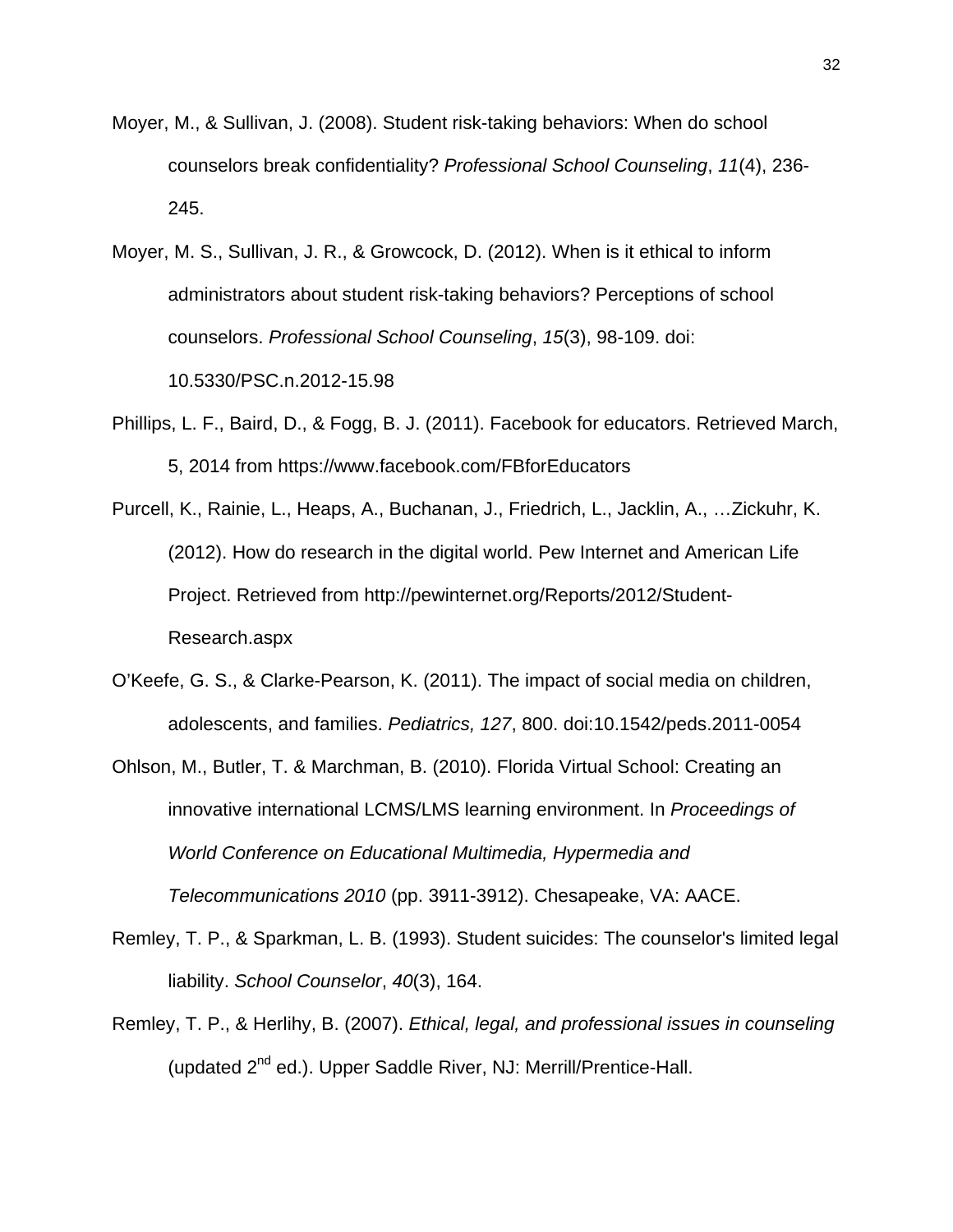- Rigby, K., & Smith, P. (2011). Is school bullying really on the rise? *Social Psychology of Education, 14*(4), 441-455. doi:10.1007/s11218-011-9158-y
- Sabella, R. A., & Booker, B. L. (2003). Using technology to promote your guidance and counseling program among stake holders. *Professional School Counseling*, *6*(3), 206-213.
- Sabella, R. A., Poynton, T. A., & Isaacs, M. L. (2010). School counselors perceived importance of counseling technology competencies. *Computers in Human Behavior*, *26*(4), 609-617. doi:10.1016/j.chb.2009.12.014
- Smith, A. (2011). Why Americans use social media. Pew Internet and American Life Project. Retrieved from http://www.pewinternet.org/Reports/2011/Why-Americans-Use-Social-Media.aspx
- Stone, C. B. (2009). *School counseling principles: Ethics and law* (2<sup>nd</sup> ed.). Alexandria, VA: American School Counselor Association.
- Stuart-Cassel, V., Bell, A., & Springer, J. F. (2011). Analysis of state bullying laws and policies. *U.S. Department of Education Office of Planning, Evaluation and Policy Development Policy and Program Studies Service.* Retrieved from http://www2.ed.gov/about/offices/list/opepd/ppss/reports.html#safe
- Suler, J. (2004). The online disinhibition effect. *CyberPsychology & Behavior*, *7*(3), 321- 326. doi:10.1089/1094931041291295
- Taylor, L., McMinn, M. R., Bufford, R. K., & Chang, K. B. T. (2010). Psychologists' attitudes and ethical concerns regarding the use of social networking web sites. *Professional Psychology, Research and Practice*, *41*(2), 153-159. doi:10.1037/ a0017996

Tinker v. Des Moines Independent County School District, 393 U.S. 503, 506 (1969).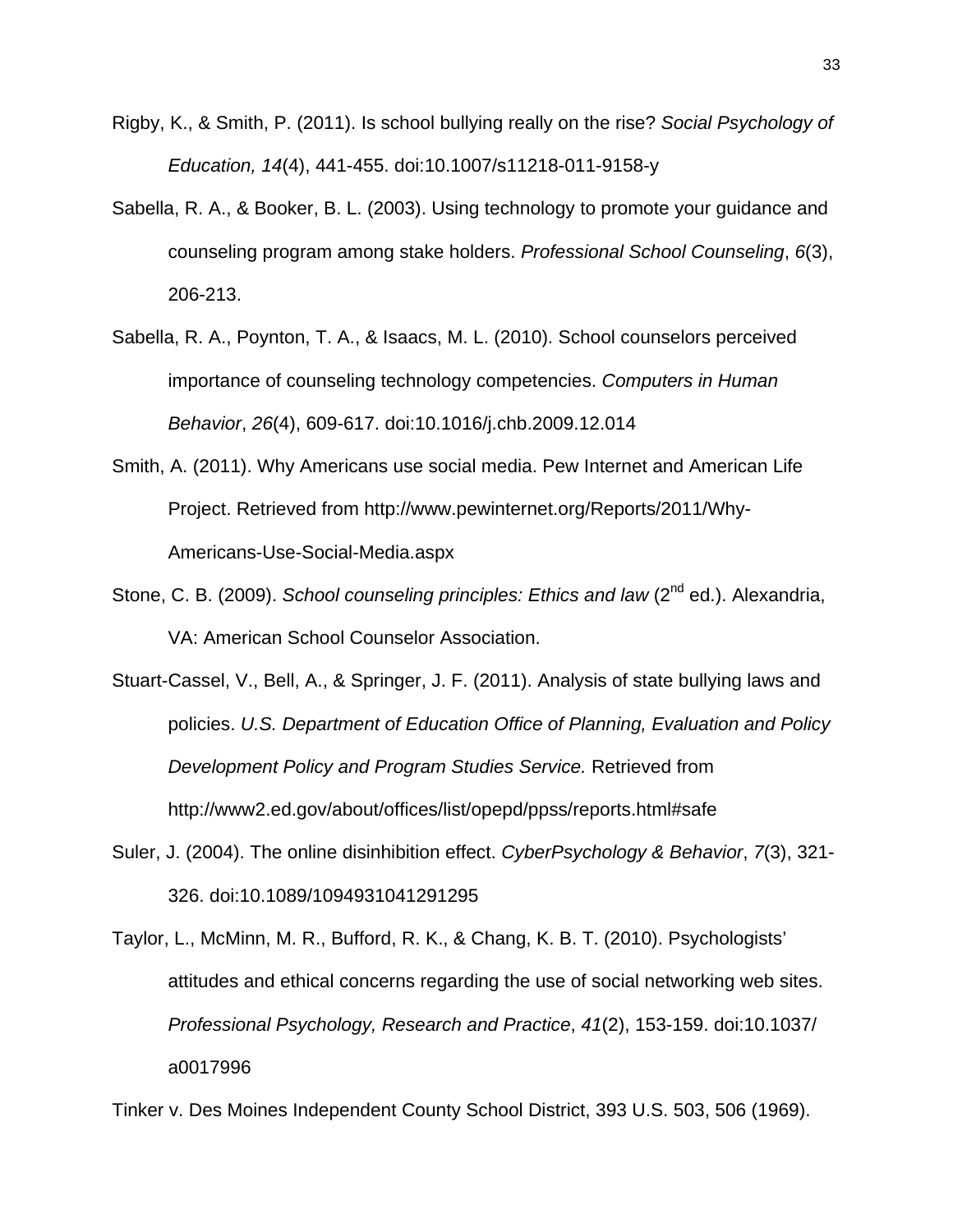- U.S. Department of Education. (2005). *FERPA general guidance for students.* Retrieved from http://www2.ed.gov/policy/gen/guid/fpco/ferpa/students.html
- U.S. Department of Education. (2007). *Family Educational Rights and Privacy Act (FERPA)*. Retrieved from http://www2.ed.gov/policy/gen/guid/fpco/ferpa/ index.html
- U.S. Department of Education. (2011). *U.S. Education Department releases analysis of state bullying laws and policies.* Retrieved from http://www.ed.gov/news/pressreleases/useducation-department-releases-analysis-state-bullying-laws-andpolicies
- VanZandt, C. E. (1990). Professionalism: A matter of personal initiative. *Journal of Counseling and Development, 68*(3), 243-245.
- Vickery, G., & Wunsch-Vincent, S. (2007). *Participative web and user-created content: Web 2.0, wikis and social networking*. Paris: Organization for Economic Cooperation and Development.
- Wilczenski, F. L., & Coomey, S. M. (2006). Cyber-communication: Finding its place in school counseling practice, education, and professional development. *Professional School Counseling*, *9*(4), 327-331.
- Willard, N. E. (2003). Off-campus, harmful online student speech. *Journal of School Violence, 1*(2), 65-93.
- Wyke v. Polk County School Board. BD. 898 F.Supp. 852 (1995).
- Zickuhr, K., & Madden, M. (2012). *Older adults and Internet use*. Pew Internet and American Life Project. Retrieved from http://pewinternet.org/Reports/2012/Olderadults-and-internet-use.aspx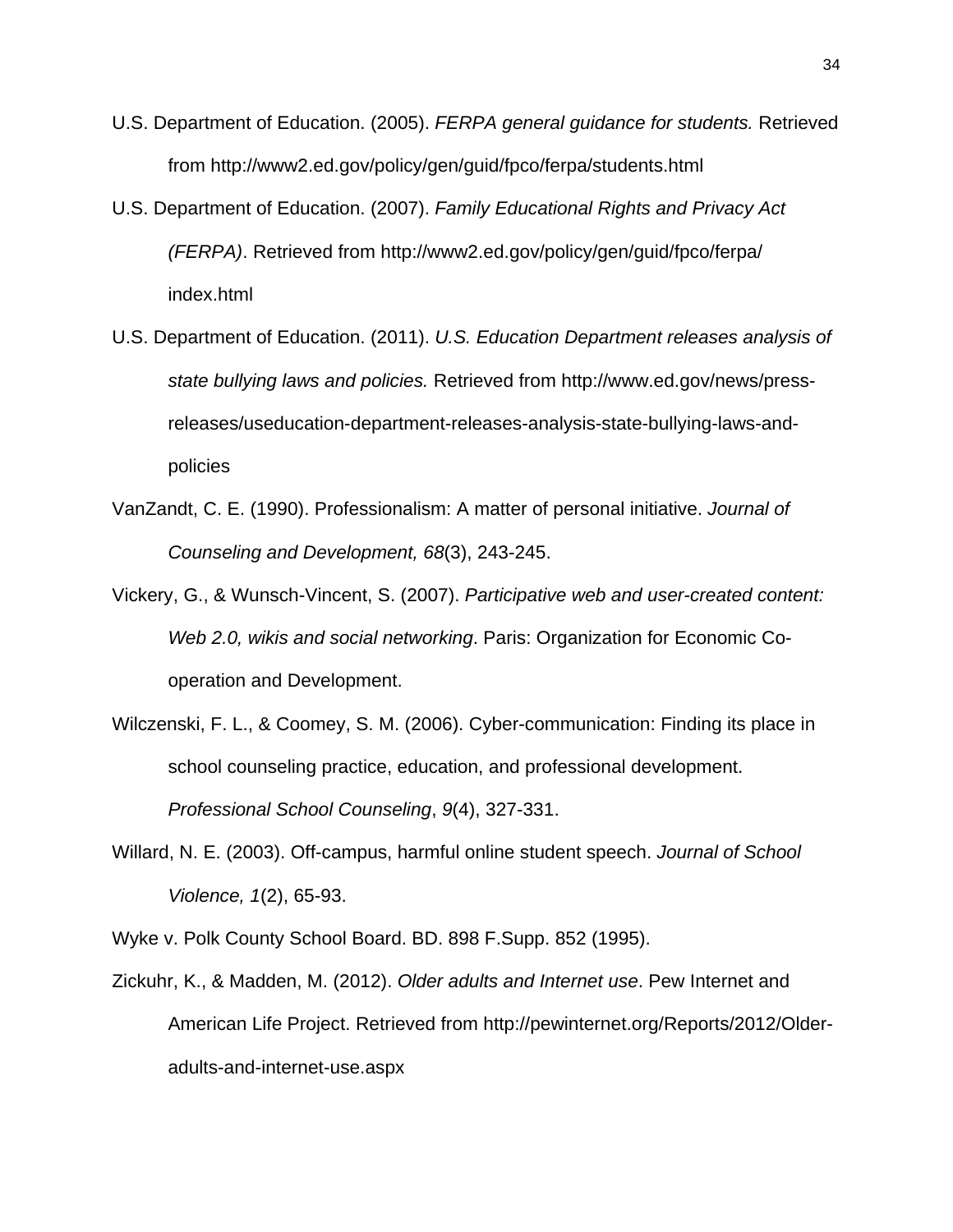Zur, O., Williams, M. H., Lehavot, K., & Knapp, S. (2009). Psychotherapist selfdisclosure and transparency in the Internet age. *Professional Psychology, Research and Practice*, *40*(1), 22-30. doi:10.1037/a0014745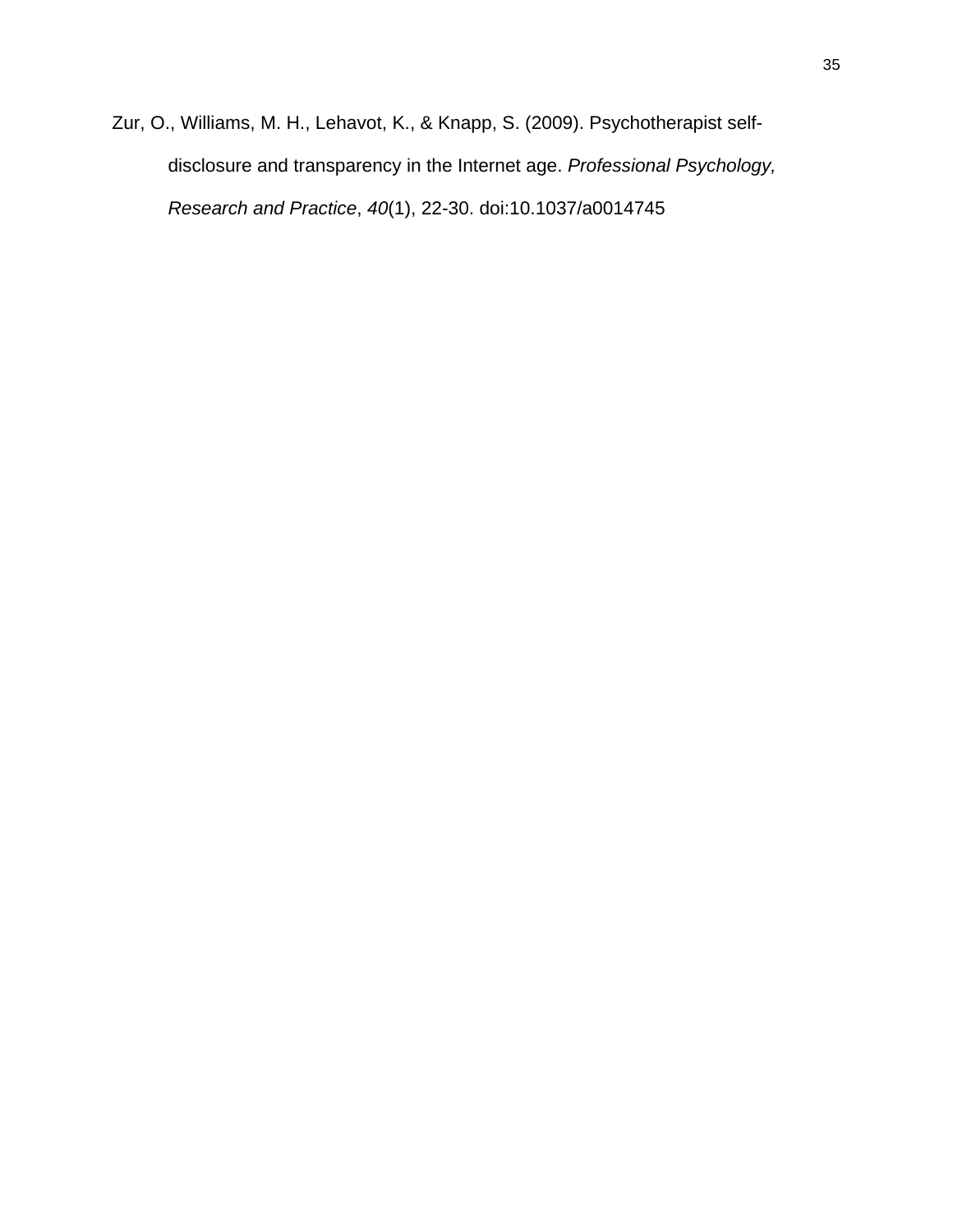# **Appendix: Sample Social Media Policy**

#### **Social Media and e-communication policy for the School Counseling department at** *Scholars* **High School**

This document articulates the policy for the school counseling department at Scholars High School. As professional school counselors, we adhere to the ethical standards of the American School Counselor Association and the American Counseling Association.

#### **Policy Statement**

The school counseling department at Scholars High School does *not* engage in social media with the goal of engaging youth or family members in a non-professional manner. In fact, the school counselors at Scholars will *not* engage on social media with a student or a student's family member in any manner that is *not* professional in nature.

# **Confidentiality and Privacy**

The content and exchange of information in social media is *NOT* confidential or private. Students and families should be aware that:

- School staff may report information that is harmful or inappropriate to school personnel or parents/guardians of involved students.
- Online profiles are public and accessible. *DO NOT* post information that is private or is of a personal nature.

#### **Inappropriate Transactions**

Students and staff (counselors) will *not* engage in any inappropriate transactions on social media. Inappropriate transactions include: bullying, inappropriate language, harmful comments, or other degrading or insulting actions. Any inappropriate interaction will result in being dismissed form participation in social media activity.

#### **Availability of School Counselors**

School counselors are available during normal school operating hours. Any attempt to communicate during non-school hours will *not* be responded to by the counseling staff.

#### **Relationships on Social media**

Any student and school counselor interaction through the school social media tools is in a professional nature. School counselors will *not* engage in relationships other than professional ones.

#### **Violations of this Policy**

Any violations of this policy or inappropriate interactions, as deemed by school administration, will result in the participant being removed from the [*name of site being referenced*] immediately. Social media provides an opportunity to communicate in a unique manner but if there is a violation of this policy this opportunity will be rescinded. In addition, all violations of this policy will be documented and recorded in case of future on-campus investigations related to the violation. Online interactions may be used better inform school counselors and administrators about on campus problems. If you suspect anyone of inappropriate use of social media, please report it to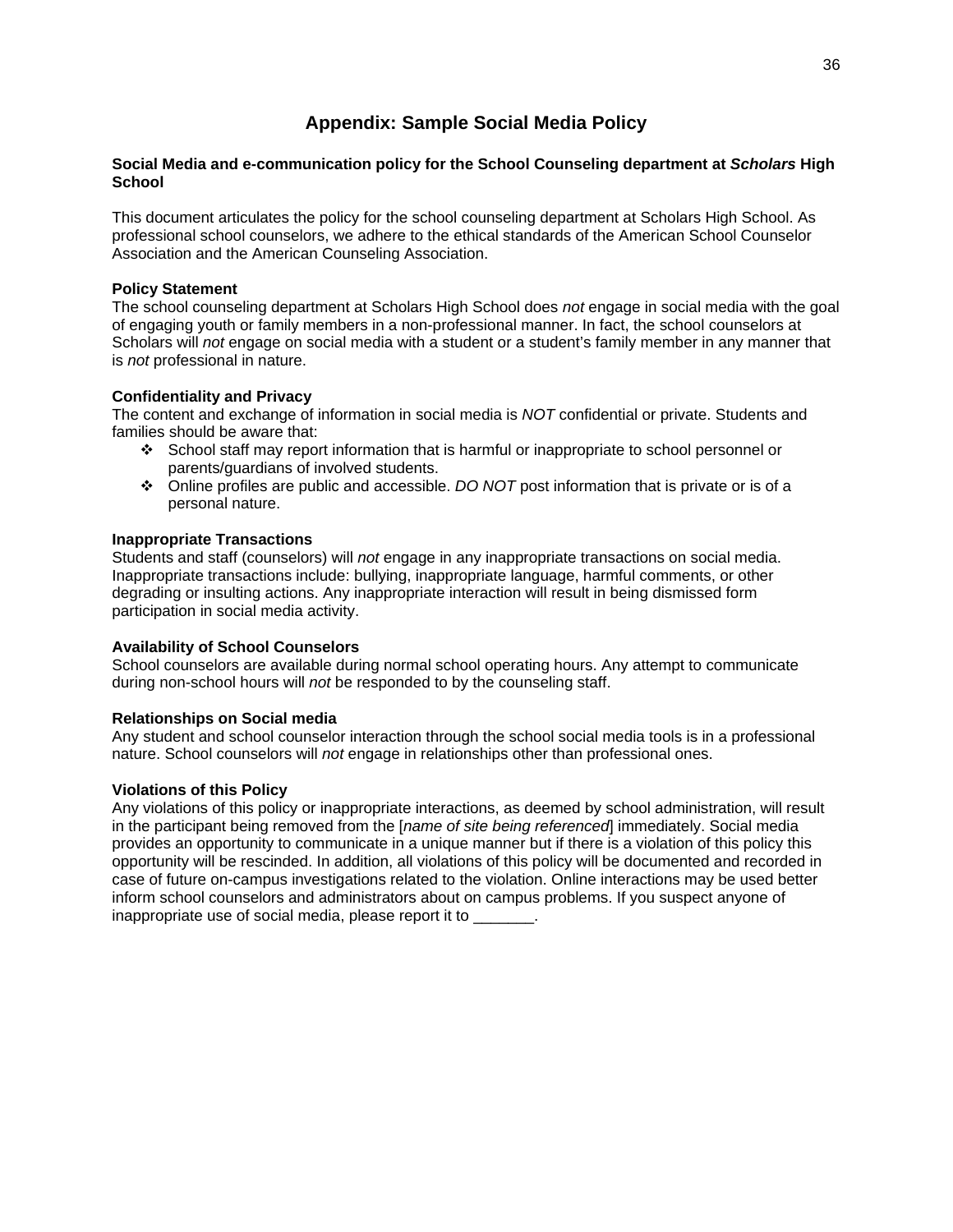#### **Biographical Statements**

Patrick R. Mullen is a doctoral candidate at the University of Central Florida (UCF). He completed his MA in counselor education – school counseling at UCF. Mr. Mullen has worked as a school counselor in multiple settings, including alternative education settings for six to 12th grade students. In addition, Mr. Mullen has worked as a mental health counselor in a multitude of settings and specialties. Mr. Mullen's areas of research interest include (a) counselor education and supervision, (b) professional school counseling, and (c) effective interventions for children and adolescents.

Catherine Lamb earned her MA and credential in school counseling at Chapman University and is currently a doctoral candidate in counselor education at the University of Central Florida. Passionate about how emerging technology can be integrated into our schools to provide innovative student support, she has educated students and parents on helpful online resources, Internet safety, and cyberbullying. She has also offered a professional development seminar entitled *Cyber Savvy Counselors*, and presented a session at the American School Counselor Association's annual conference entitled *Internet Reputation: Helping Students Protect Their Futures in the Digital Age*.

Jennifer Greene completed her M.Ed. and Ed.S. in school counseling at Georgia State University. She worked as a school counselor in an international school with diverse students. She saw the benefits of integrating technology into classrooms. She also saw the concerns of parents and teachers as students navigated the world of social media and helped students to make safe choices. Jennifer is currently a doctoral candidate at the University of Central Florida with research interests in school

37